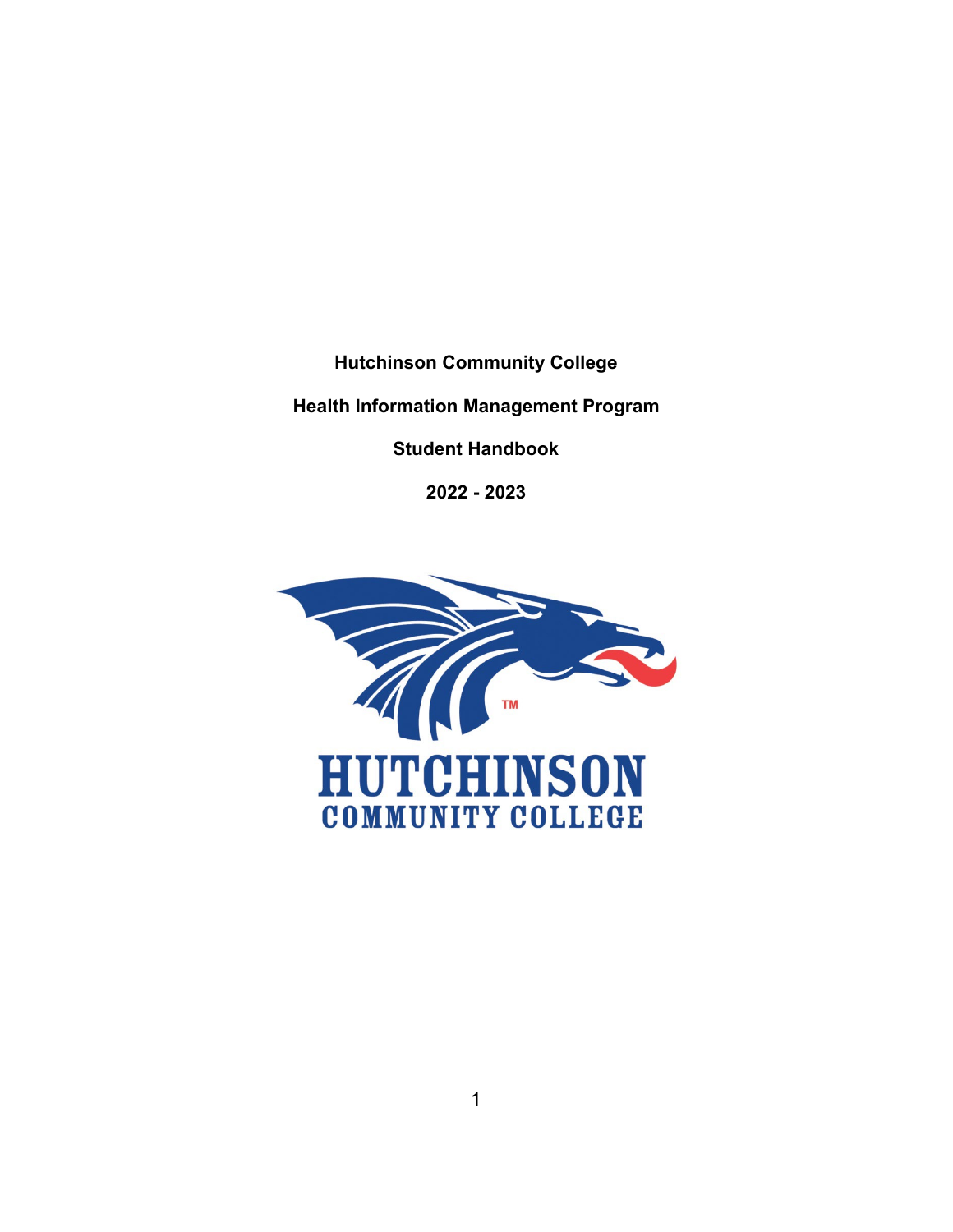# **Table of Contents**

| Domain II. Information Protection: Access, Use, Disclosure, Privacy, and Security  11 |  |
|---------------------------------------------------------------------------------------|--|
|                                                                                       |  |
|                                                                                       |  |
|                                                                                       |  |
|                                                                                       |  |
|                                                                                       |  |
|                                                                                       |  |
|                                                                                       |  |
|                                                                                       |  |
|                                                                                       |  |
|                                                                                       |  |
|                                                                                       |  |
|                                                                                       |  |
| Curriculum - Associate in Applied Science Degree in Health Information Management  15 |  |
|                                                                                       |  |
|                                                                                       |  |
|                                                                                       |  |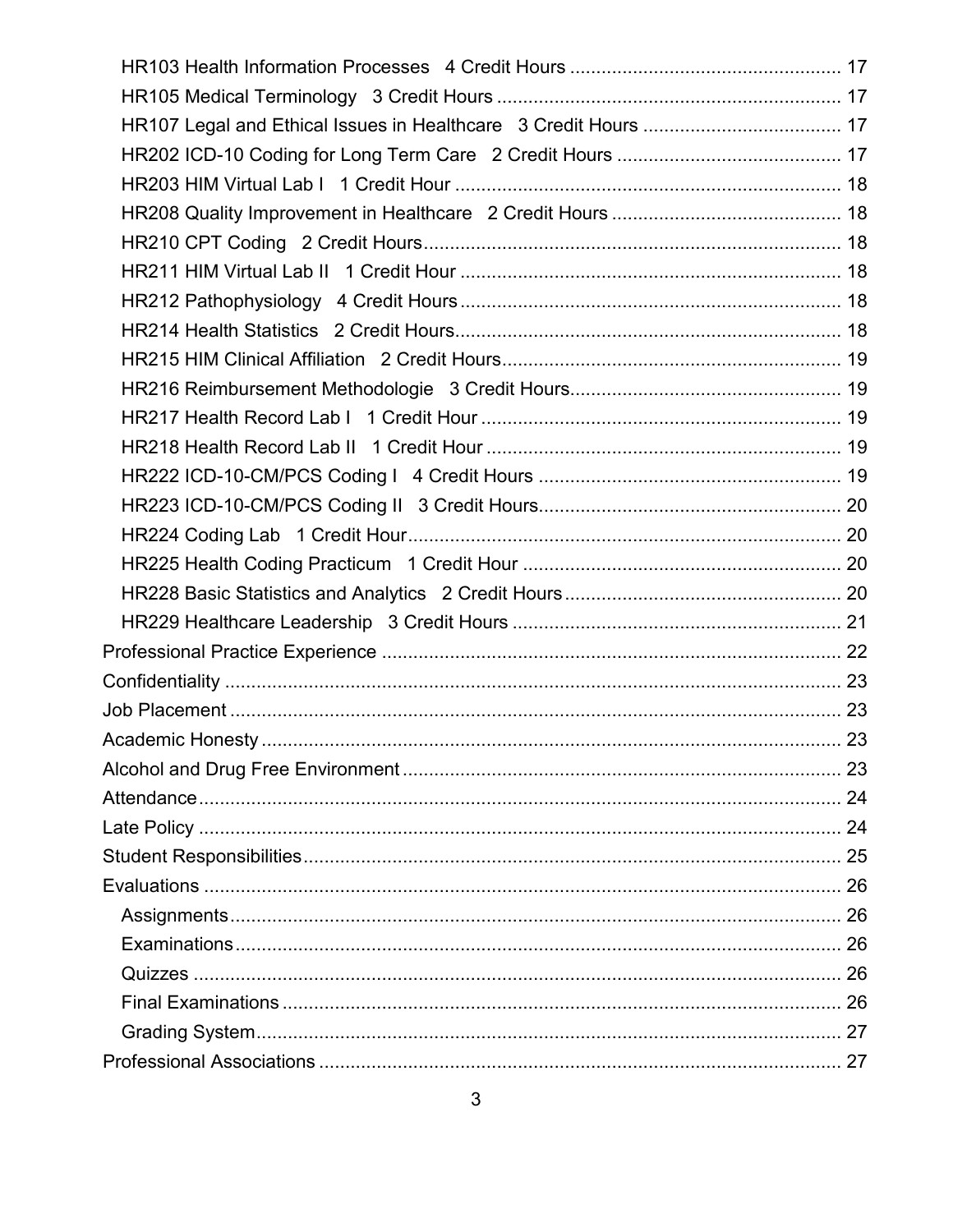| American Health Information Management Association Mission, Values and Vision 30 |  |
|----------------------------------------------------------------------------------|--|
| Mission of the American Health Information Management Association:  30           |  |
|                                                                                  |  |
|                                                                                  |  |
|                                                                                  |  |
|                                                                                  |  |
|                                                                                  |  |
|                                                                                  |  |
|                                                                                  |  |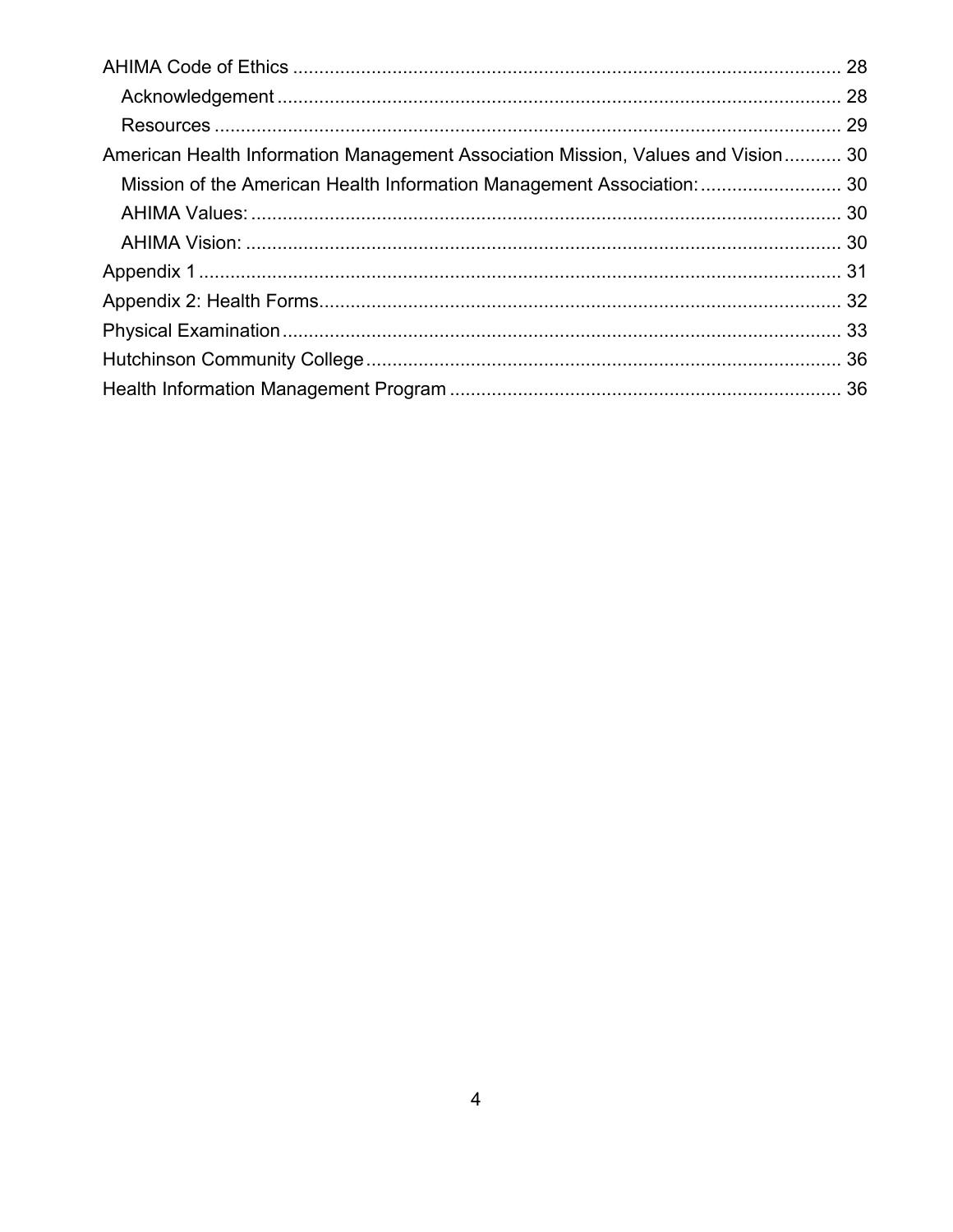#### **Welcome**

<span id="page-4-0"></span>Hutchinson Community College is pleased to provide you with information regarding the Health Information Management Program. This handbook is designed to serve as a guide to information concerning the associate degree in Health Information Management and the Healthcare Coding Specialist certificate and to student policies that are particular to these courses of study (hereafter known as "the Program"). The requirements given in this handbook apply to all students enrolled in the Program. The student should become familiar with and make plans to comply with these guidelines. Please feel free to discuss any questions or concerns with the instructors in the Program. Be sure to read through the entire handbook. This Handbook is available online at the HCCHIM website. All HIM students are subject to the policies in this Handbook.

# **Accreditation**

<span id="page-4-1"></span>Hutchinson Community College is accredited by The Higher Learning Commission (HLC). The HIM Program is accredited by the Commission on Accreditation for Health Informatics and Information Management Education (CAHIIM). CAHIIM is the accrediting organization for degree-granting programs in health informatics and information management. CAHIIM serves the public interest by establishing quality standards for the educational preparation of future health information management professionals. When a program is accredited by CAHIIM, it means that it has voluntarily undergone a rigorous review process and has been determined to meet or exceed the Standards set by the Board of Commissioners and curricula by the sponsoring professional organization – the American Health Information Management Association (AHIMA).

### **Program Mission**

<span id="page-4-2"></span>The Health Information Management Program at Hutchinson Community College offers a student-centered, quality educational experience from an accredited Health Information Management program.

# **Program Vision**

<span id="page-4-3"></span>Develop tomorrow's leaders in Health Information Management.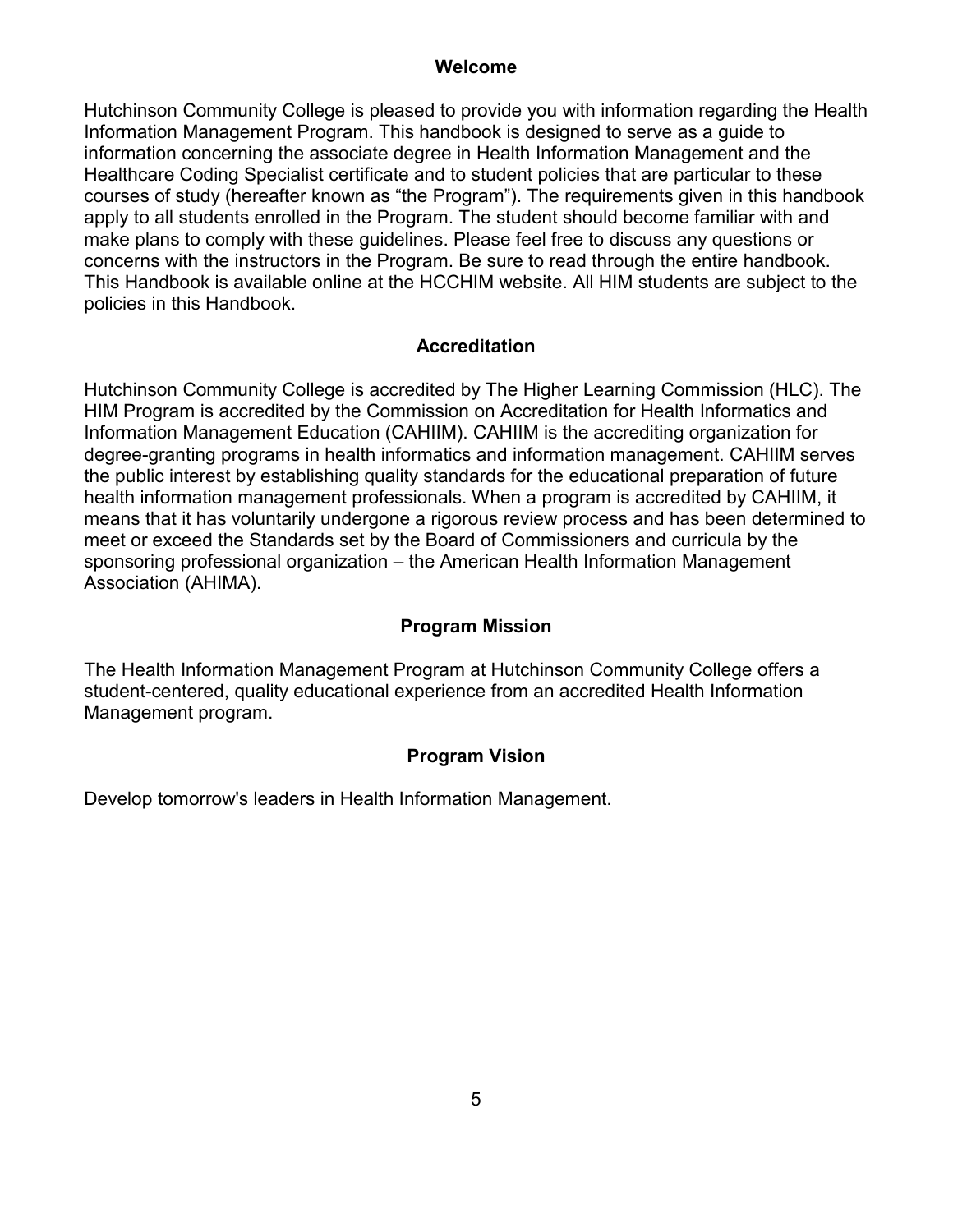# **Program Philosophy**

<span id="page-5-0"></span>The Health Information Management Program at Hutchinson Community College provides instruction and professional practice experiences to assist students in developing the HIM Associate Degree Entry-Level Competencies – Domains, Subdomains and Tasks of a health information technician. These are developed by the Board of Commissioners of the Commission on Accreditation for Health Informatics and Information Management Education and are included in this Handbook. The program also provides instruction and professional practice experiences for the Healthcare Coding Specialist certificate. The Health Information Management Program staff is committed to providing the best possible learning environment for the student. Every effort will be made to meet the individual needs of the student within the framework of the college requirements and professional standards. Each student is expected to accept responsibility for his/her own education and to make full use of the learning opportunities offered by the College.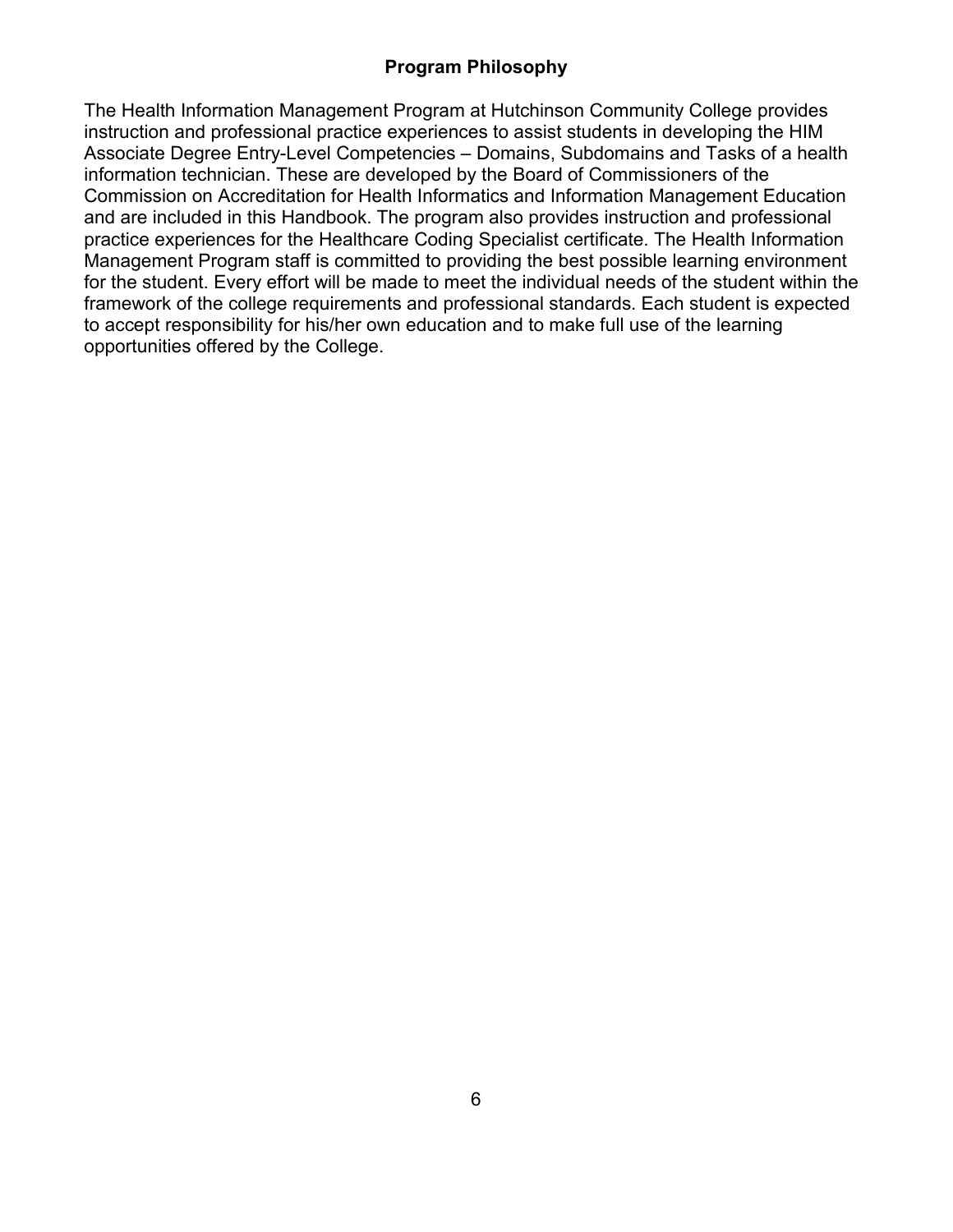# **HutchCC Mission Statement**

<span id="page-6-0"></span>Expanding the tradition of excellence in higher education through learning and collaboration.

# **HutchCC Vision Statement**

<span id="page-6-1"></span>Hutchinson Community College will be the premier, two-year Kansas educational institution, delivering accessible opportunities for learning, growth and improved quality of life.

# **HutchCC Values**

- <span id="page-6-2"></span>• Teaching and Learning – HutchCC empowers students and other stakeholders to develop abilities, talents, and skills while assessing outcomes, celebrating achievements, and encouraging lifelong learning.
- Integrity and Social Responsibility HutchCC contributes to the public good by demonstrating responsible institutional citizenship and treating people and organizations with equity, civility, and respect.
- Service and Collaboration HutchCC provides a dynamic environment of active internal and external partnerships embracing the potential for innovation.
- Diversity HutchCC celebrates the uniqueness of individuals, ideas, and forms of expression by supporting and listening to students and stakeholders.
- Tradition and Responsiveness HutchCC respects tradition while examining futurefocused trends to predict how conditions will change, develop innovations, and meet the mission-driven needs of our students and stakeholders.
- Leadership and Stewardship HutchCC fosters the development of and provides opportunities for leadership within the institution and community while undertaking responsible management of resources.

# **HutchCC Institution-Wide Outcomes**

- <span id="page-6-3"></span>I. Demonstrate the ability to think critically and make reasonable judgments by acquiring, analyzing, combining, and evaluating information.
- II. Demonstrate the skills necessary to access and manipulate information through various technological and traditional methods.
- III. Demonstrate effective communication through reading, writing, listening, and speaking.
- IV. Demonstrate effective interpersonal and collaborative skills.
- V. Demonstrate effective quantitative-reasoning and computational skills.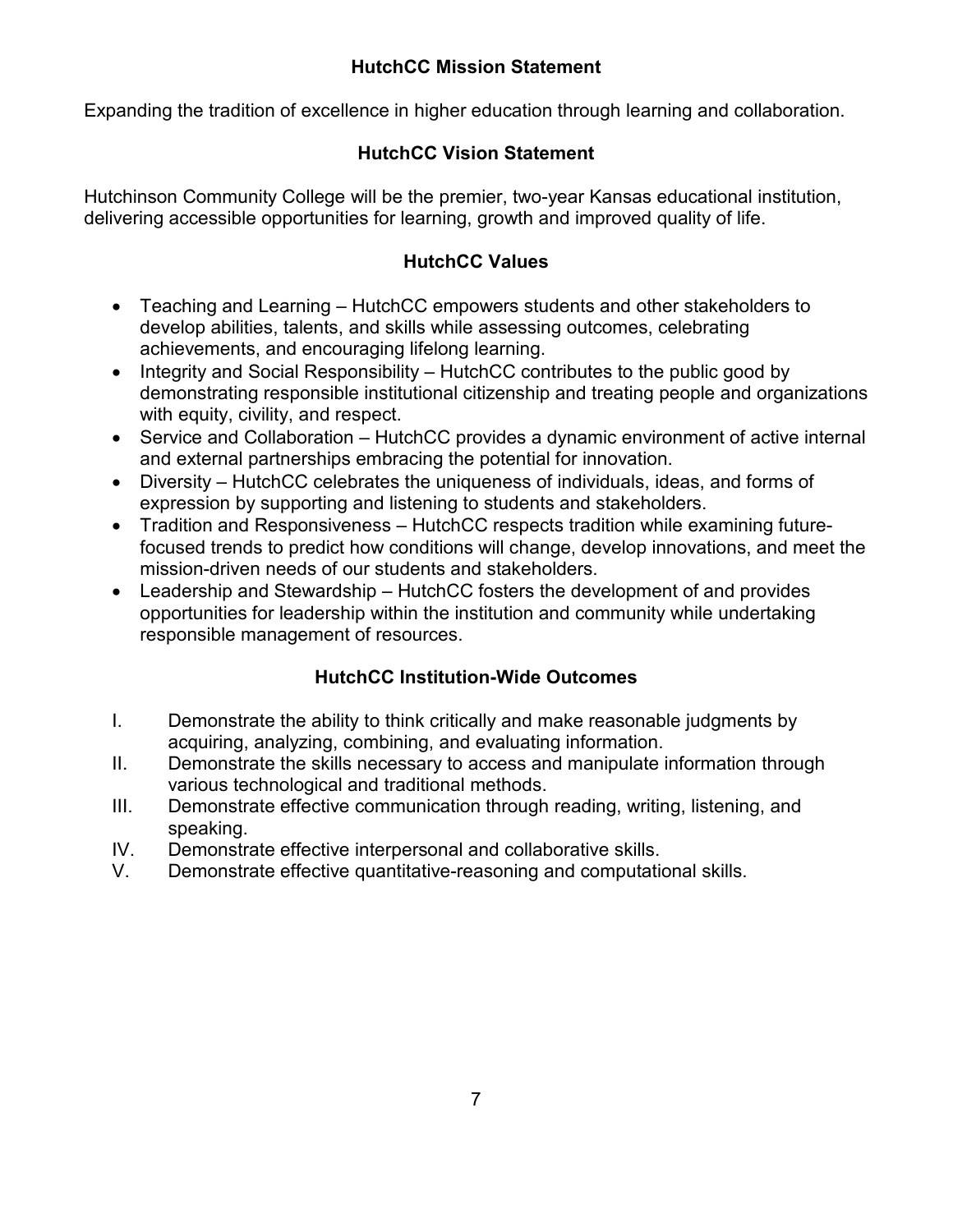# **Equity & Compliance**

<span id="page-7-0"></span>Hutchinson Community College does not discriminate on the basis of race, color, national origin, sex, disability, religion, age, military status, sexual orientation, or any other protected category under federal, state, or local law, or by college policy. The following person has been designated to monitor compliance and handle inquiries regarding the non-discrimination policies:

Bernadett Dillon

Academic Advisor

Title IX Coordinator

1300 North Plum

Hutchinson, KS 67501

Phone: (620) 728-8163

Email: DillonB@hutchcc.edu

Any student who has a documented learning and/or physical disability and wishes to access academic accommodations (per the 1973 Rehabilitation Act and the Americans with Disability Act) must contact the HutchCC Coordinator of Disability Services, at 665-3554, or Student Success Center, Parker Student Union. The student must have appropriate documentation on file before eligibility for accommodations can be determined.

. . . . . . . . . . . . . . .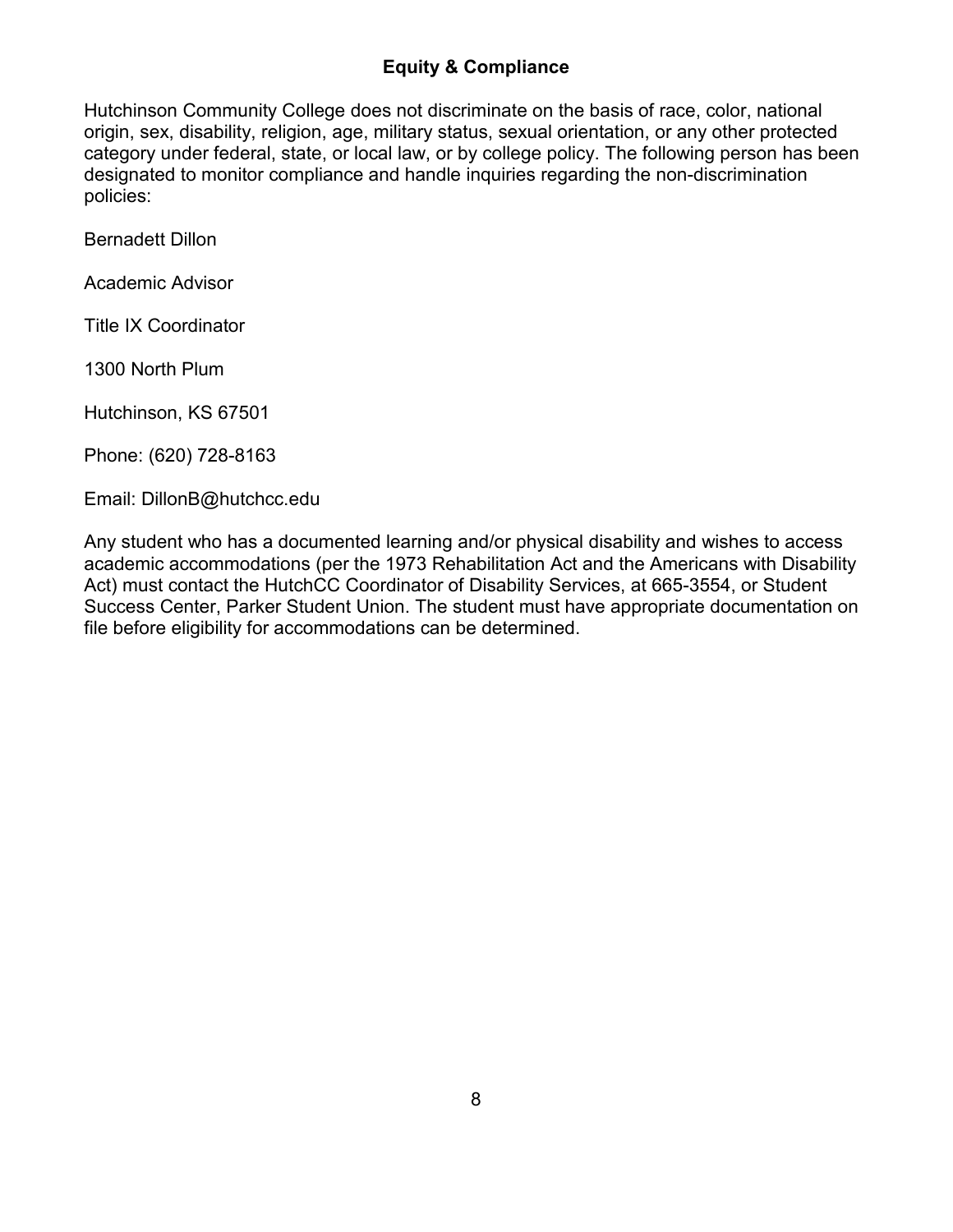#### **Important Telephone Numbers**

<span id="page-8-0"></span>

| <b>Name</b>             | Title                                     | <b>Telephone Number</b> |
|-------------------------|-------------------------------------------|-------------------------|
| Dr. Carter File         | President of the College                  | 620-665-3506 (ext.3506) |
| Dr. Cindy Hoss          | <b>Vice President of Academic Affairs</b> | 620-665-3507 (ext.3507) |
| Christopher Lau         | <b>Vice President of Student Services</b> | 620-665-3583 (ext.3583) |
| <b>Bernadett Dillon</b> | Academic Advisor/Title IX                 | 620-728-8163 (ext.8163) |
|                         | Coordinator                               |                         |
| <b>Bonnie Folkerts</b>  | <b>HIM Program, Director</b>              | 620-694-2455 (ext.2455) |
| <b>Becky Rice</b>       | HIM Program, Instructor                   | 620-694-2440 (ext.2440) |
| <b>Cathy Diggs</b>      | HIM Program, Clinical Coordinator         | 620-665-4946 (ext.4946) |
| Annette Kershaw         | Administrative Asst., HIM/Dept 1          | 620-694-2456 (ext.2456) |

HutchCC's long distance number is 800-289-3501 with the extension above.

# **Health Information Management Program Advisory Committee**

<span id="page-8-1"></span>The Health Information Management Program maintains a group of health information and academic program professionals who serve as advisors to the program. These individuals are responsible for providing advice to the HIM program on current health information trends and needs of the community. They maintain a liaison function between the program and the health information professionals in the community. This group meets a minimum of twice per year. For a complete listing of current members, please inquire to one of your health information instructors.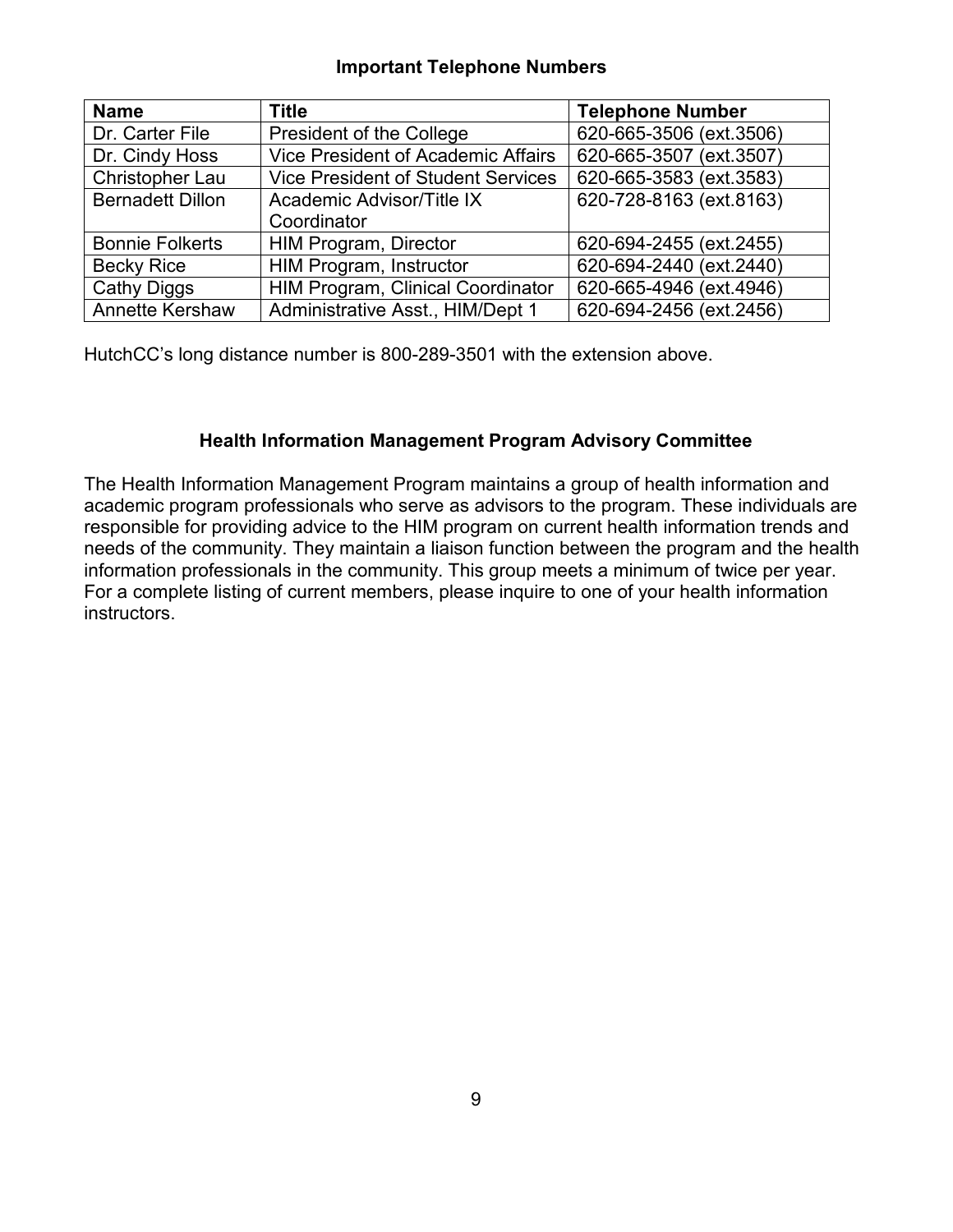### **The Health Information Technician**

<span id="page-9-0"></span>The Health Information Management Program is designed for persons interested in pursuing a career that combines skills in the following areas: information systems; interpreting/analyzing medical information; handling responses regarding consent for treatment and release of information; privacy and security of health information; managing data; and, maintaining the components of health record systems and the personnel required for systems to function.

Health information professionals are responsible for maintaining components of health information computer systems, protecting patient privacy and providing information security, ensuring health information is complete and available to legitimate users, coding and classifying data for reimbursement, analyzing information necessary for decision support, complying with standards and regulations regarding health information, preparing health data for accreditation and licensing surveys, and analyzing clinical data for research and public policy. In all types of facilities, and in various locations within a facility, the health information technician possesses the technical knowledge and skills necessary to process, maintain, compile, and report health information data for reimbursement, facility planning, marketing, risk management, utilization management, quality improvement and research. The health information technician may be responsible for functional supervision of the various components of the health information system.

This program provides instruction and professional practice experience to assist students in developing the technical skills necessary to become Health Information Technicians.

Graduates receive the Associate in Applied Science degree from the college and are eligible to write the AHIMA national qualifying examination to become a Registered Health Information Technician (RHIT).

Our courses transfer to four-year colleges and universities offering a Bachelor's degree in Health Information Management. If you decide to continue your education to pursue a Bachelor's degree in Health Information Management, the four-year institution should be contacted to assure a smooth transfer of credit.

### **The Healthcare Coding Specialist**

<span id="page-9-1"></span>Medical coders assign codes to diagnoses and procedures in order to receive proper reimbursement from third party payers. Medical coders use the International Classification of Diseases and Current Procedural Terminology coding system in order to assign accurate codes for compliance with federal regulations and insurance requirements. Coded information is used to prepare statistical reports for research and public policy. Coders require a solid background in medical terminology, anatomy and physiology, pathophysiology and pharmacology. Graduates receive the Healthcare Coding Specialist Certificate from the college and are eligible to write the AHIMA national qualifying examination to become a Certified Coding Associate.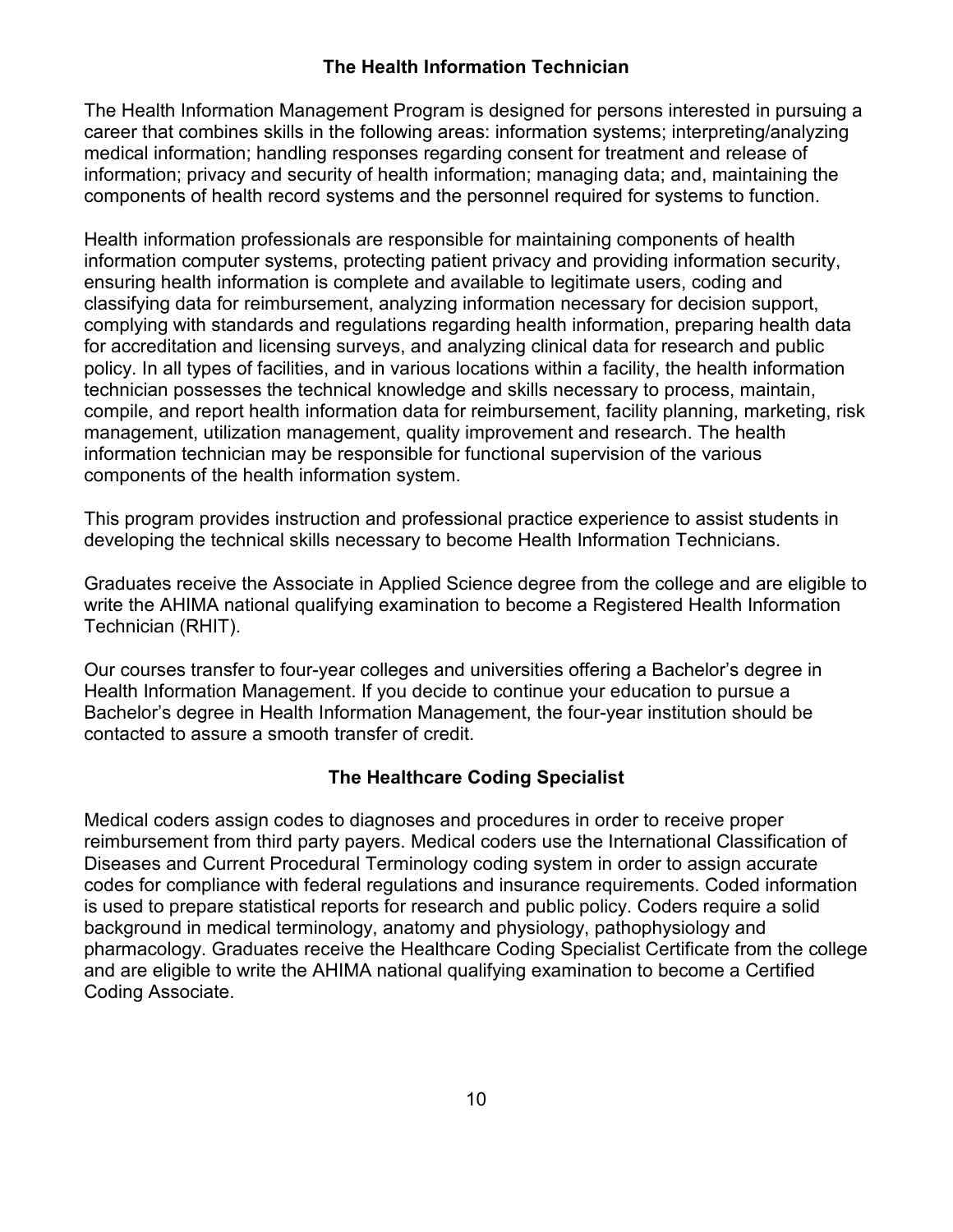# <span id="page-10-1"></span><span id="page-10-0"></span>**Domain I. Data Structure, Content, and Information Governance**

- I.1. Describe health care organizations from the perspective of key stakeholders.
- I.2. Apply policies, regulations, and standards to the management of information.
- I.3. Identify policies and strategies to achieve data integrity.
- I.4. Determine compliance of health record content within the health organization.
- I.5. Explain the use of classification systems, clinical vocabularies, and nomenclatures.
- I.6. Describe components of data dictionaries and data sets.
- I.6. DM Evaluate data dictionaries and data sets for compliance with governance standards.

# <span id="page-10-2"></span>**Domain II. Information Protection: Access, Use, Disclosure, Privacy, and Security**

- II.1. Apply privacy strategies to health information.
- II.2. Apply security strategies to health information.
- II.3. Identify compliance requirements throughout the health information life cycle.

# <span id="page-10-3"></span>**Domain III. Informatics, Analytics, and Data Use**

- III.1. Apply health informatics concepts to the management of health information.
- III.2. Utilize technologies for health information management.
- III.3. Calculate statistics for health care operations.
- III.4. Report health care data through graphical representations.
- III.5. Describe research methodologies used in health care.
- III.6. Describe the concepts of managing data.
- III.7. Summarize standards for the exchange of health information.
- III.6. DM Manage data within a database system.
- <span id="page-10-4"></span>• III.7. DM Identify standards for exchange of health information.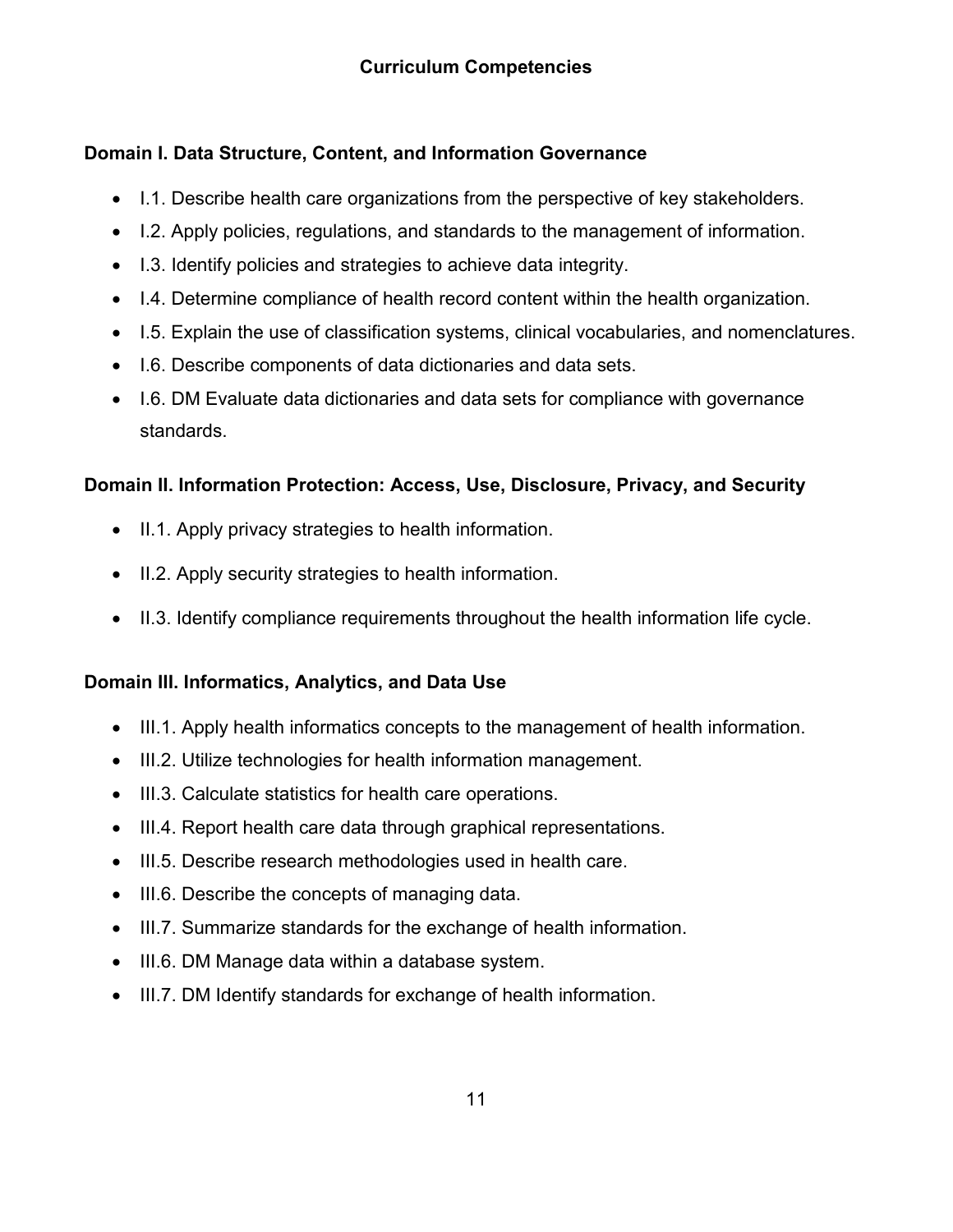# **Domain IV. Revenue Cycle Management**

- IV.1. Validate assignment of diagnostic and procedural codes and groupings in accordance with official guidelines.
- IV.2. Describe components of revenue cycle management and clinical documentation improvement.
- IV.3. Summarize regulatory requirements and reimbursement methodologies.
- IV.1. RM Determine diagnosis and procedure codes and groupings according to official guidelines.
- IV.2. RM Evaluate revenue cycle processes.
- IV.3. RM Evaluate compliance with regulatory requirements and reimbursement methodologies.

# <span id="page-11-0"></span>**Domain V. Health Law & Compliance**

- V.1. Apply legal processes impacting health information.
- V.2. Demonstrate compliance with external forces.
- V.3. Identify the components of risk management related to health information management.
- V.4. Identify the impact of policy on health care.

# <span id="page-11-1"></span>**Domain VI. Organizational Management & Leadership**

- VI.1. Demonstrate fundamental leadership skills.
- VI.2. Identify the impact of organizational change.
- VI.3. Identify human resource strategies for organizational best practices.
- VI.4. Utilize data-driven performance improvement techniques for decision making.
- VI.5. Utilize financial management processes.
- VI.6. Examine behaviors that embrace cultural diversity.
- VI.7. Assess ethical standards of practice.
- VI.8. Describe consumer engagement activities.
- VI.9. Identify processes of workforce training for health care organizations.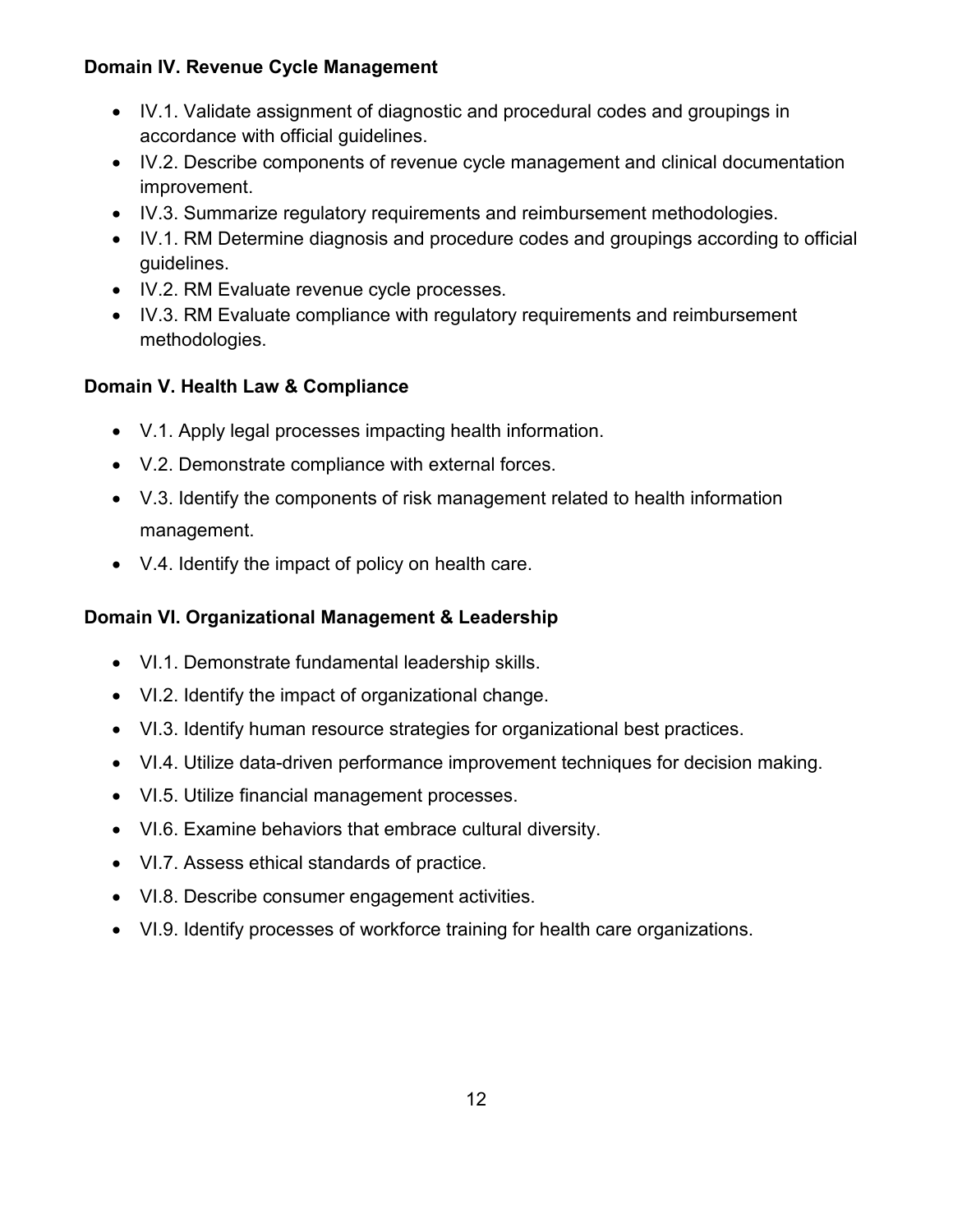# **Selection Criteria – Associate Degree**

<span id="page-12-0"></span>In order to promote student success in the Health Information Management Program and in the health record profession, the following criteria is established:

- a) High school graduation with a minimum cumulative grade point average of 2.0 on a 4.0 scale for the last two years of high school, or
- b) Minimum cumulative grade point average of 2.0 on a 4.0 scale for a minimum of twelve semester hours of college, or
- c) Satisfactory performance on the GED.

Consideration will be given to applicants who do not meet the selection criteria at the time of application. Students may be considered for provisional admission; however, the grade point requirement must be met by successful completion (grade point average of 2.0 on a 4.0 scale) of the first college semester (minimum 12 hours). Provisional admission of any student is considered on an individual basis.

Please refer to the College website for information about the admission process at [HutchCC](https://www.hutchcc.edu/apply-enroll)  [Admissions](https://www.hutchcc.edu/apply-enroll) (https://www.hutchcc.edu/apply-enroll).

# **Admission Procedure**

- <span id="page-12-1"></span>1. [Submission of application to HutchCC](https://cms.hutchcc.edu/admapp/admapp.aspx) (https://cms.hutchcc.edu/admapp/admapp.aspx) and required official transcripts from high school and all colleges previously attended.
- 2. Submission of application to the [Health Information Management](http://www.hutchcc.edu/him) program (www.hutchcc.edu/him)
- 3. It is the responsibility of the applicant to ensure that the documentation is complete.
- 4. No applicant will be considered until all required documentation has been submitted.

There are no selection criteria for the Healthcare Coding Specialist Certificate Program.

### <span id="page-12-2"></span>**Readmission procedures:**

A student must reapply to the HIM program if:

- He/she has previously been admitted to the HIM program and there is a lapse in continuous enrollment for one fall and spring semester.
- He/she has been dismissed from the HIM program.

<span id="page-12-3"></span>The student should submit the readmission form found in Appendix 1 and the [HIM application](http://www.hutchcc.edu/hit) (www.hutchcc.edu/hit). Final decision for readmission is made by the selection committee of the Health Information Management Program Advisory Committee (Appendix 1).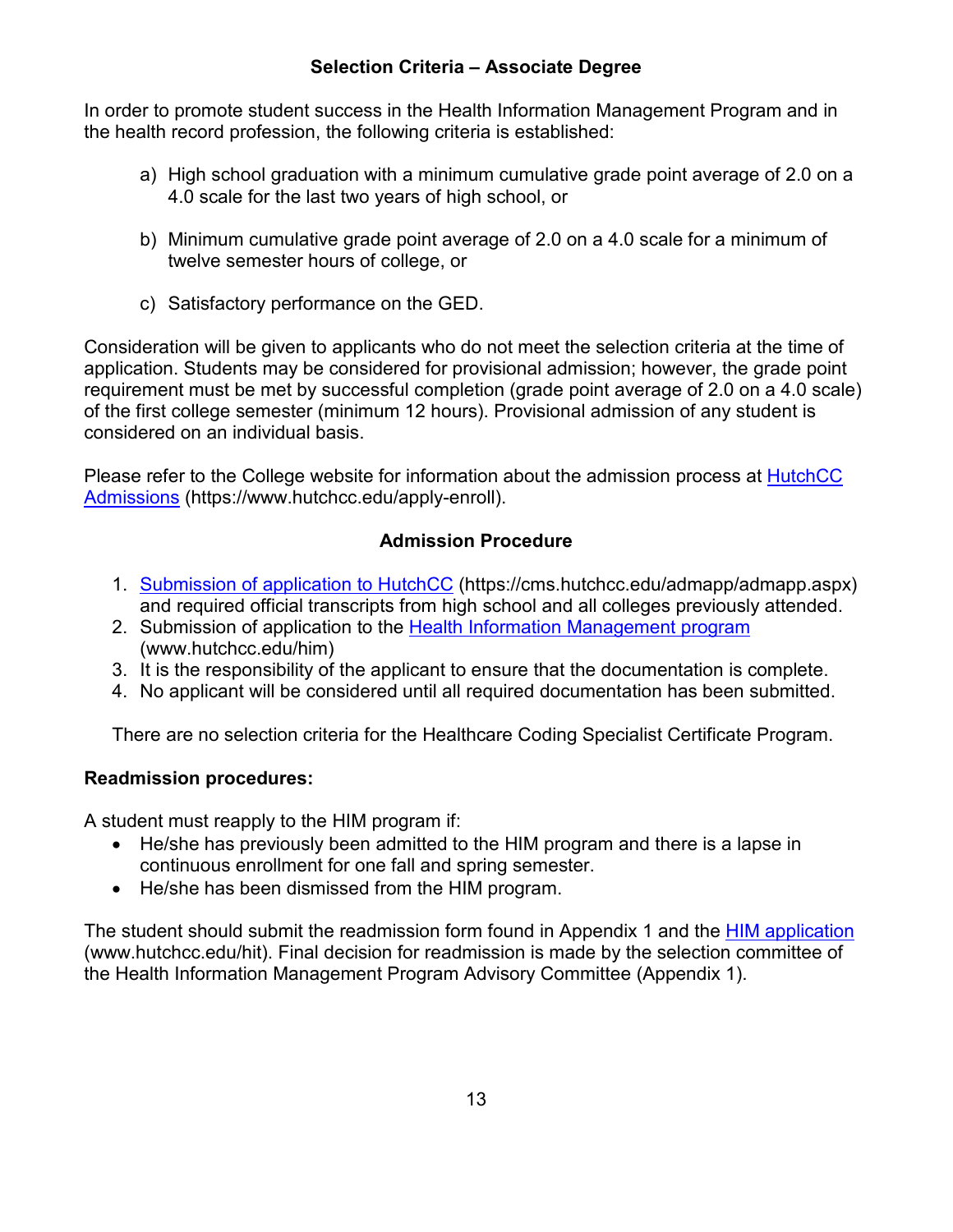# **Course Requirements**

All health information core courses in all programs must be completed with a grade of "C" or better in order to progress to the next course and/or successfully complete any of the programs. Core courses include all classes designated with an "HR" at the beginning of the course number.

# **Graduation Requirements**

<span id="page-13-0"></span>The specific course requirements for the Associate in Applied Science degree in Health Information Management and the certificate in Healthcare Coding Specialist are listed under "Curriculum" in this Handbook. Please review these with your advisor to make certain you have met all the requirements for graduation. Students are encouraged to view the degree audit in their DragonZone accounts to track graduation requirements.

#### **Fees**

<span id="page-13-1"></span>Please refer to the [college catalog](https://www.hutchcc.edu/cost-and-fees) (https://www.hutchcc.edu/cost-and-fees) for a current listing of tuition and fees.

# **Financial Aid**

<span id="page-13-2"></span>Students with financial aid concerns are encouraged to talk with the [Financial Aid Office](https://www.hutchcc.edu/financial-aid) (https://www.hutchcc.edu/financial-aid).

# **Scholarships**

<span id="page-13-3"></span>The Health Information Management Program participates in the scholarships program of the College. Speak with your advisor or visit [the Types of Aid webpage](https://www.hutchcc.edu/types-of-aid#scholarships) (https://www.hutchcc.edu/types-of-aid#scholarships) for more information.

Other scholarships are available from the AHIMA Foundation

<span id="page-13-4"></span>(https://ahimafoundation.org/scholarships/merit-scholarships), the Kansas Health Information Management Association (https://www.khima.com/him-careers/scholarships) and some healthcare facilities. Other state health information management associations offer scholarships for students. You are encouraged to consult your state association. Healthcare organizations often offer scholarships to current employees. Consult the Program Coordinator or your health information contact at your facility for further information, and be sure to check with your facility's Human Resources office.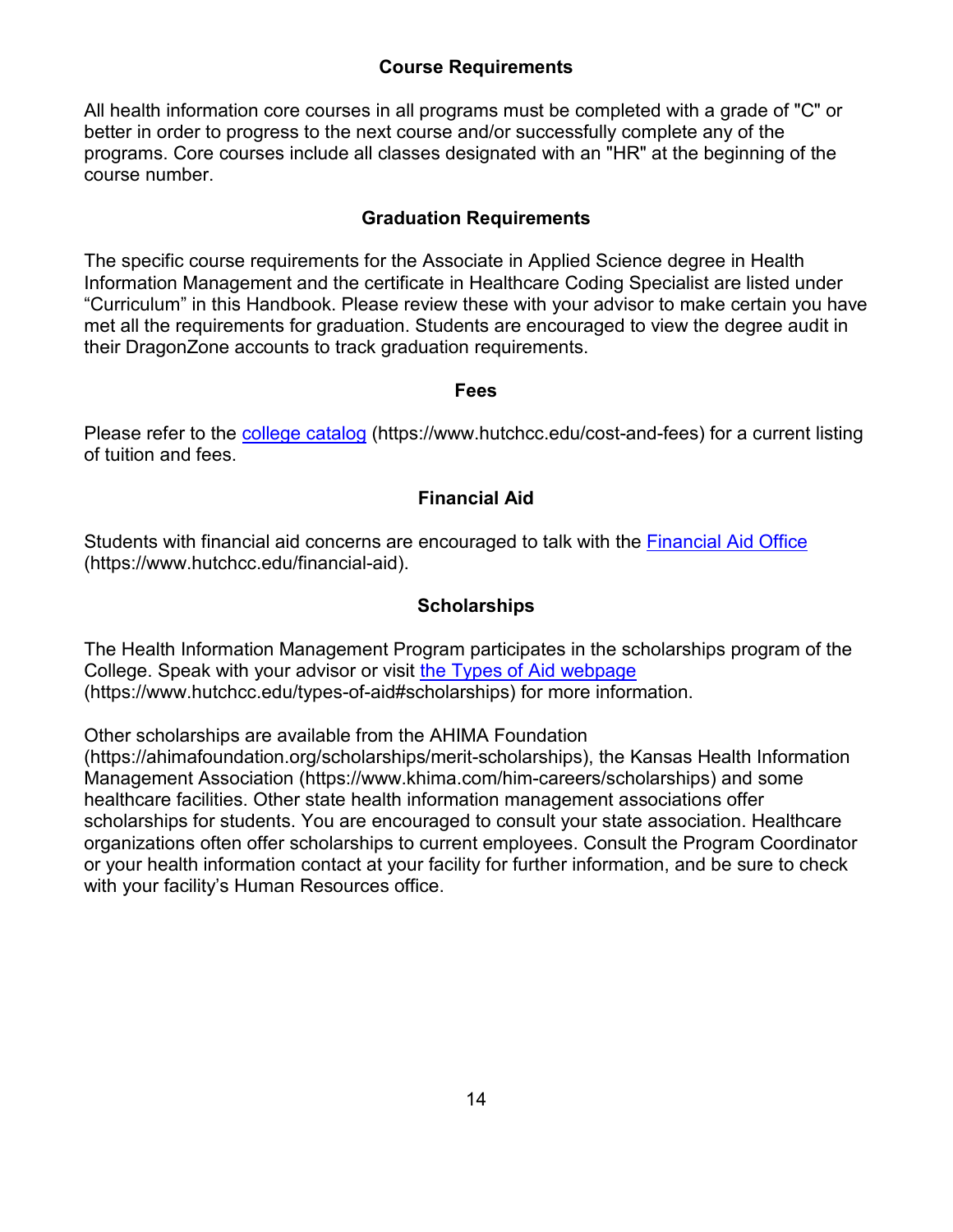# **Curriculum – Associate in Applied Science Degree in Health Information Management**

| <b>First Semester Courses</b>                                               | <b>Credit Hours</b> |
|-----------------------------------------------------------------------------|---------------------|
| <b>HR103 Health Information Processes</b>                                   | 4                   |
| <b>HR105 Medical Terminology</b>                                            |                     |
| PS100 General Psychology or PS101 Human Relations or PS102 Human            |                     |
| Growth and Development or SO100 Fundamentals of Sociology                   |                     |
| EN101 English Composition IA or EN107 Business English Grammar              |                     |
| IS104 Microcomputer Applications or IS100 Cybersecurity Application         |                     |
| BI100 Basic Concepts for Allied Health Studies (Prerequisite for BI103 A&P) |                     |

| <b>Second Semester Courses</b>                                           | <b>Credit Hours</b> |
|--------------------------------------------------------------------------|---------------------|
| HR107 Legal and Ethical Issues in Health Information                     |                     |
| BU109 Business Communications or EN108 Technical Writing or SH101 Public | વ                   |
| Speaking or SH210 Interpersonal Communication                            |                     |
| <b>CS104 Computers in Healthcare</b>                                     |                     |
| BI103 Human Anatomy and Physiology                                       | 6                   |
| HR203 HIM Virtual Lab I                                                  |                     |

| <b>Third Semester Courses</b>               | <b>Credit Hours</b> |
|---------------------------------------------|---------------------|
| <b>HR214 Health Statistics</b>              |                     |
| HR212 Pathophysiology*                      |                     |
| HR208 Quality Improvement in Healthcare     |                     |
| HR222 ICD-10-CM/PCS Coding I                |                     |
| AL153 Pharmacology                          |                     |
| <b>HR228 Basic Statistics and Analytics</b> |                     |
| <b>HR217 Health Record Lab I</b>            |                     |

| <b>Fourth Semester Courses</b>     | <b>Credit Hours</b> |
|------------------------------------|---------------------|
| HR223 ICD-10-CM/PCS Coding II      |                     |
| HR210 CPT Coding                   |                     |
| <b>HR229 Healthcare Leadership</b> |                     |
| <b>HR211 HIM Virtual Lab II</b>    |                     |
| HR216 Reimbursement Methodologies  |                     |
| <b>HR218 Health Record Lab II</b>  |                     |
| HR224 Coding Lab                   |                     |

| <b>Spring, Summer or Fall Semester</b> | <b>Credit Hours</b> |
|----------------------------------------|---------------------|
| <b>HR215 Clinical Affiliation</b>      |                     |

### **Total Hours 67 hours**

\*Patho must be taken before or at the same time as HR222.

General Ed Requirements for Graduation – Minimum of 15 college credits. Courses should be from not less than three of the following areas: Communications (Comm); Math/Science (M/S); Social Science (SS); Arts/Humanities (A/H); Health/PE (PE)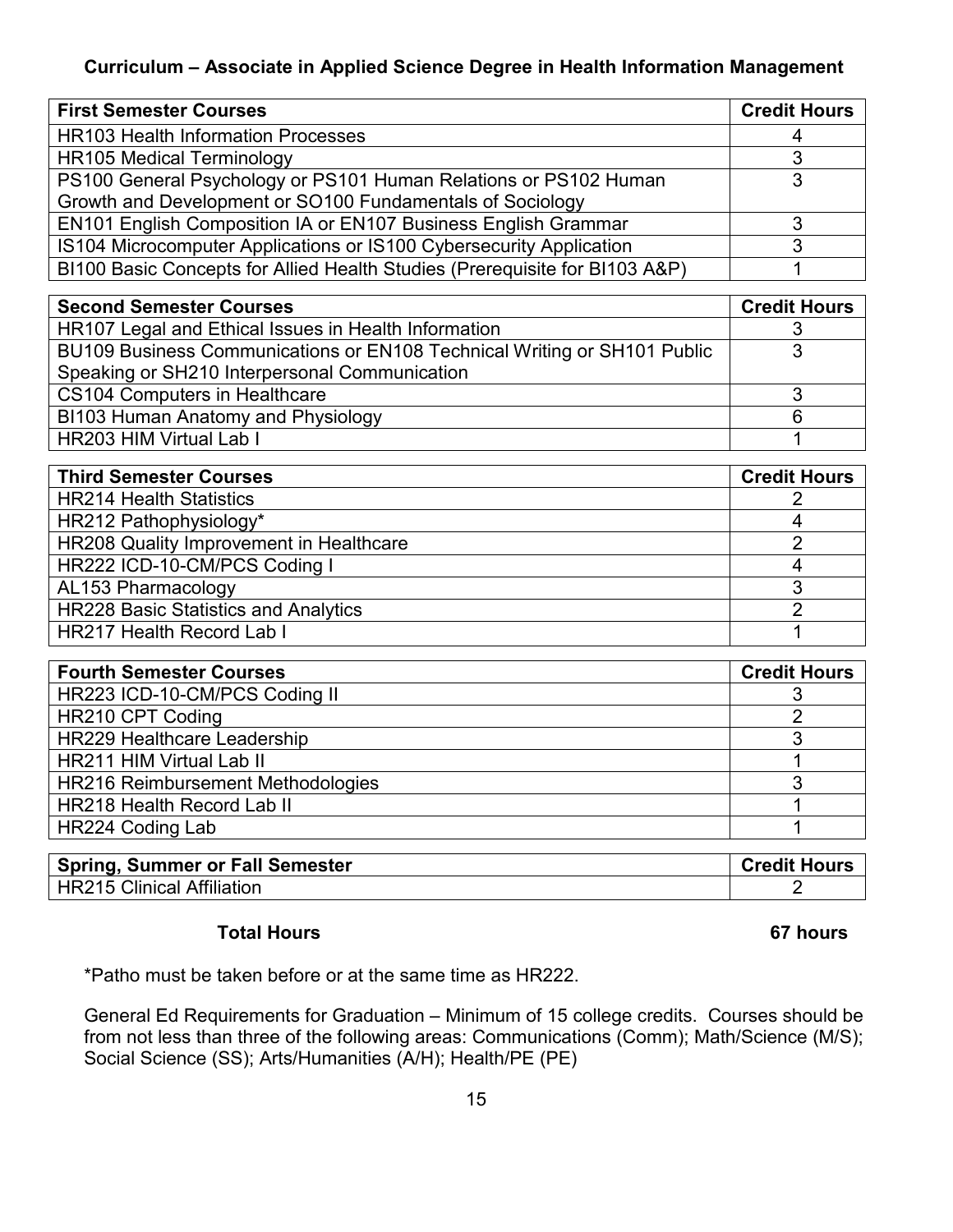# **Curriculum – Healthcare Coding Specialist Certificate**

<span id="page-15-0"></span>

| <b>Course</b>                                                | <b>Credit Hours</b> |
|--------------------------------------------------------------|---------------------|
| BI100 Basic Concepts for Allied Health Studies (Prerequisite |                     |
| for BI103 A&P)                                               |                     |
| <b>HR103 Health Information Processes</b>                    | 4                   |
| <b>HR105 Medical Terminology</b>                             | 3                   |
| HR107 Legal and Ethical Issues in Healthcare                 | 3                   |
| BI103 Human Anatomy and Physiology                           | 6                   |
| <b>CS104 Computers in Healthcare</b>                         | 3                   |
| <b>AL153 Pharmacology</b>                                    | 3                   |
| HR212 Pathophysiology*                                       | 4                   |
| HR222 ICD-10-CM/PCS Coding I                                 | 4                   |
| IS104 Microcomputer Applications                             | 3                   |
| HR210 CPT Coding                                             | $\overline{2}$      |
| HR202 ICD-10 Coding for Long Term Care                       | $\overline{2}$      |
| HR223 ICD-10-CM/PCS Coding II                                | 3                   |
| HR224 Coding Lab                                             |                     |
| HR216 Reimbursement Methodologies                            | 3                   |
| <b>HR225 Health Coding Practicum</b>                         | 1                   |

# **Total Hours 46 hours**

\*Patho must be taken before or at the same time as HR222.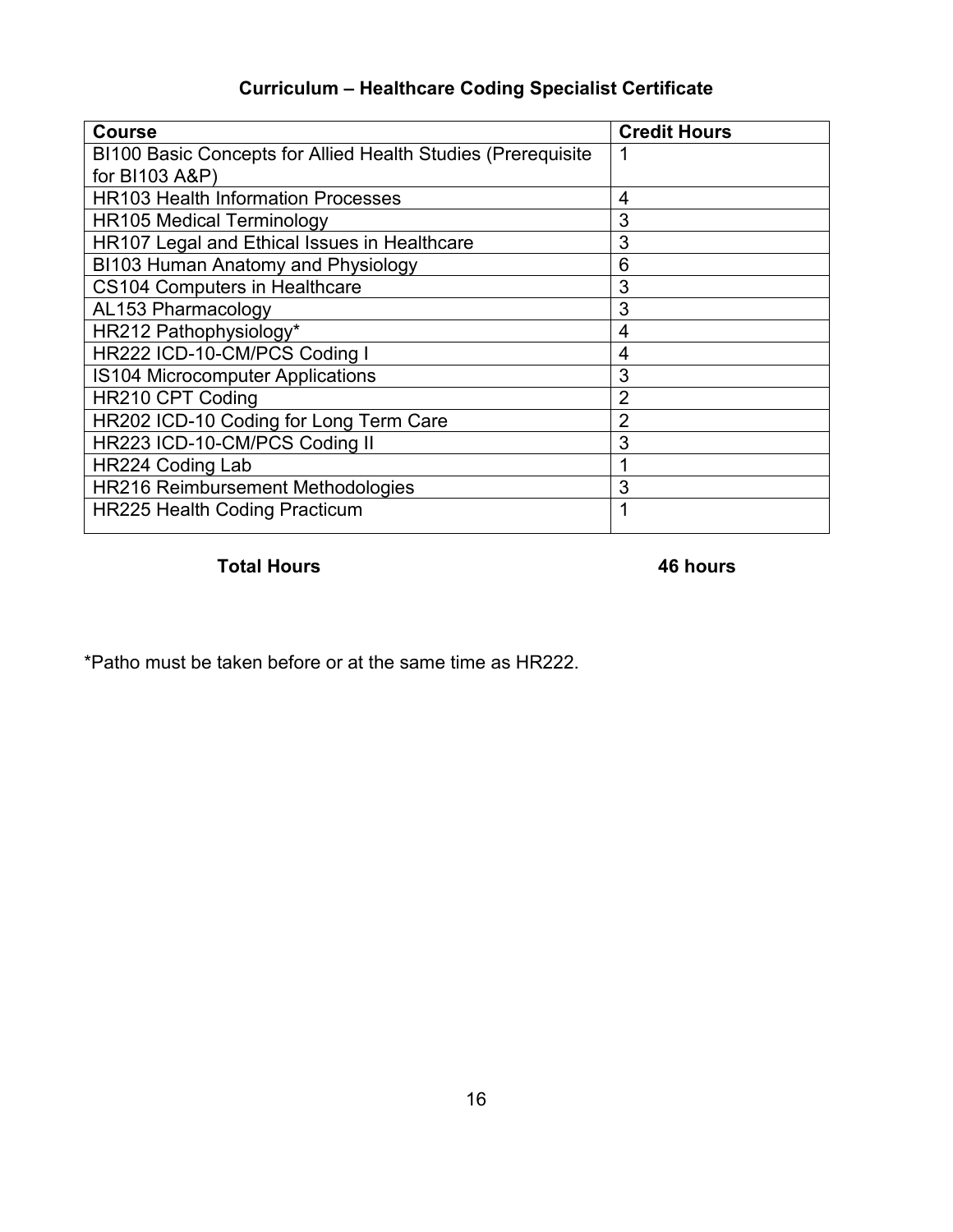# **Health Information Management Course Descriptions**

#### <span id="page-16-1"></span><span id="page-16-0"></span>**AL153 Pharmacology 3 Credit Hours**

Basic pharmacology for students pursuing allied health professions-basic drugs as related to diseases, effects of drugs on different systems of the body, interaction of drugs, side effects, contraindications and effectiveness in relation to dosages.

Prerequisite: None

#### <span id="page-16-2"></span>**HR103 Health Information Processes 4 Credit Hours**

Introduction to the health care field and health records with emphasis on the roles of health professionals, functions of the health information department, content and analysis of health records in a variety of health care settings and storage and retrieval of health information and common registries.

Prerequisite: Admission to the HIM Program or department consent

### <span id="page-16-3"></span>**HR105 Medical Terminology 3 Credit Hours**

Elements of medical language including common abbreviations. Emphasis is placed on spelling, pronunciation, correct usage, and meaning relating to body systems, medical science, and medical specialties.

Prerequisite: None

### <span id="page-16-4"></span>**HR107 Legal and Ethical Issues in Healthcare 3 Credit Hours**

Introduction to the U.S. legal system, laws and ethical issues and how they relate to healthcare.

Prerequisite: None

# <span id="page-16-5"></span>**HR202 ICD-10 Coding for Long Term Care 2 Credit Hours**

Fundamentals of ICD-10 Coding principles for the long-term care setting.

This course does not fulfill the ICD-10-CM/PCS requirements of the Health Information Management Program or the Health Coding Specialist certificate.

Prerequisites: HR222 ICD-10-CM/PCS Coding I or department consent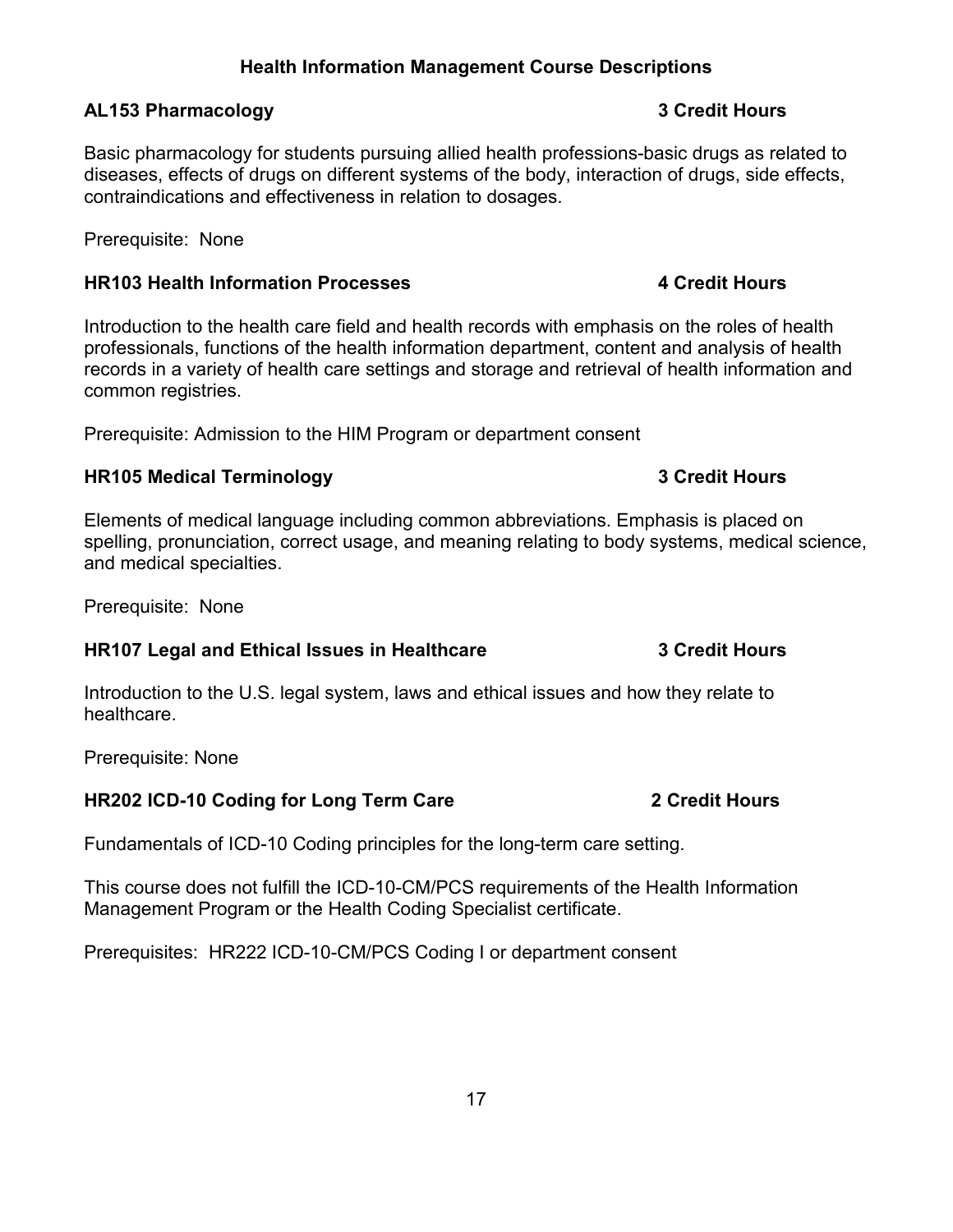#### <span id="page-17-0"></span>**HR203 HIM Virtual Lab I 1 Credit Hour**

Learning experience designed to give students the opportunity to practice skills learned in the health information courses to help prepare students to perform technical functions required in a Health Information Department.

Prerequisites: HR103 Health Information Processes, and HR107 Legal Aspects of Health Information, or department consent

#### <span id="page-17-1"></span>**HR208 Quality Improvement in Healthcare 2 Credit Hours**

Introduction to concepts in healthcare quality improvement with an emphasis on performance improvement, utilization, and risk management.

Prerequisites: IS104 Microcomputer Applications or department consent

#### <span id="page-17-2"></span>**HR210 CPT Coding 2 Credit Hours**

Current Procedural Terminology (CPT) Coding, ICD-10-CM Coding for outpatient surgery and the physician's office and reimbursement issues involved in ambulatory care.

Prerequisites: HR105 Medical Terminology or department consent

### <span id="page-17-3"></span>**HR211 HIM Virtual Lab II 1 Credit Hour**

Application of health information course material designed for technical functions such as ICD-10-CM/PCS coding, CPT coding, MS-DRG assignment, quality improvement, risk management, utilization review, cancer registries, and health statistics.

Prerequisites: HR222 ICD-10-CM/PCS Coding I, HR217 Health Record Lab I, and HR214 Health Statistics, or department consent

#### <span id="page-17-4"></span>**HR212 Pathophysiology 4 Credit Hours**

Etiologies, signs, symptoms, courses and complications of diseases, and the modern practices of diagnosis and treatment.

Prerequisites: HR105 Medical Terminology, and BI103 Human A&P, or department consent

#### <span id="page-17-5"></span>**HR214 Health Statistics 2 Credit Hours**

Health data collection including acceptable terminology, computational methodology and display of health data used in healthcare statistics.

Prerequisite: IS104 Microcomputer Applications or department consent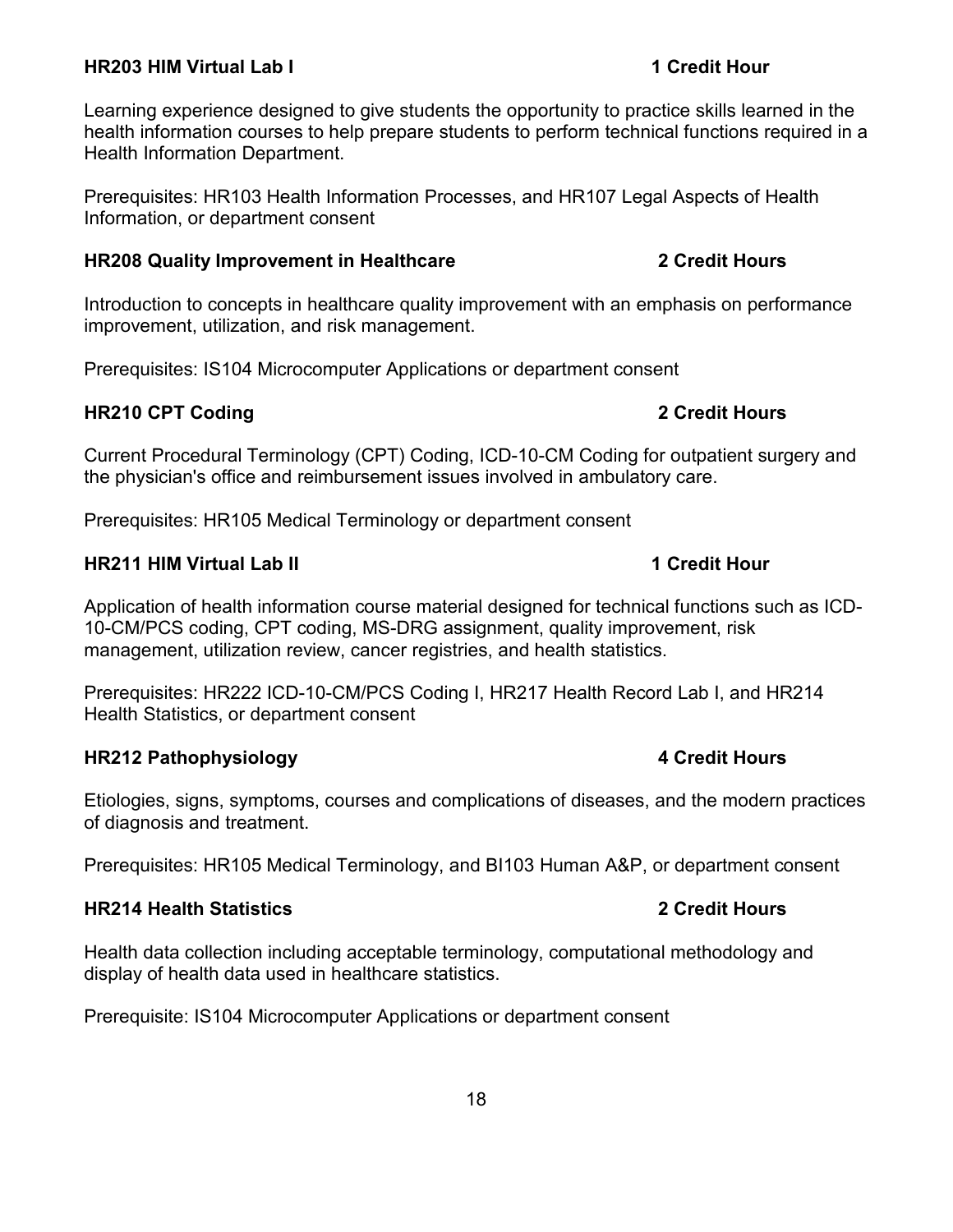### <span id="page-18-0"></span>**HR215 HIM Clinical Affiliation 2 Credit Hours**

Supervised learning experience with credentialed health information practitioners in an approved facility and in the online classroom emphasizing acting independently, completing assigned projects, practicing professionalism and demonstrating health information concepts.

Prerequisite: Successful completion of all course work in the Health Information Management Program and approval of the program coordinator

#### <span id="page-18-1"></span>**HR216 Reimbursement Methodologies 3 Credit Hours**

Reimbursement methodologies for inpatient hospital and physician office billing.

Prerequisite: HR222 ICD-10-CM/PCS Coding I, and HR210 CPT Coding, or department consent

#### <span id="page-18-2"></span>**HR217 Health Record Lab I 1 Credit Hour**

Applications in release of information policies and procedures, computation of health care statistics, and general health information practices.

Prerequisites: HR107 Legal Aspects of Health Information, and HR214 Health Statistics, or department consent

#### <span id="page-18-3"></span>**HR218 Health Record Lab II 1 Credit Hour**

Laboratory designed to give the students experience in Prospective Payment Systems concepts and case mix, quality management and utilization review; application of management principles.

Prerequisites: HR208 Quality Improvement in Healthcare, and HR216 Reimbursement Methodologies, or department consent

### <span id="page-18-4"></span>**HR222 ICD-10-CM/PCS Coding I 4 Credit Hours**

Basic coding principles utilizing the International Classification of Diseases, Tenth Revision, Clinical Modification (ICD-10-CM) and the International Classification of Diseases, Tenth Revision, Procedure Coding System (ICD-10-PCS) for the identification, coding, and sequencing of principal, primary, and secondary diagnoses; diagnostic and therapeutic procedures.

Prerequisites: HR105 Medical Terminology, and BI103 Human Anatomy & Physiology (within five years of enrollment), or department consent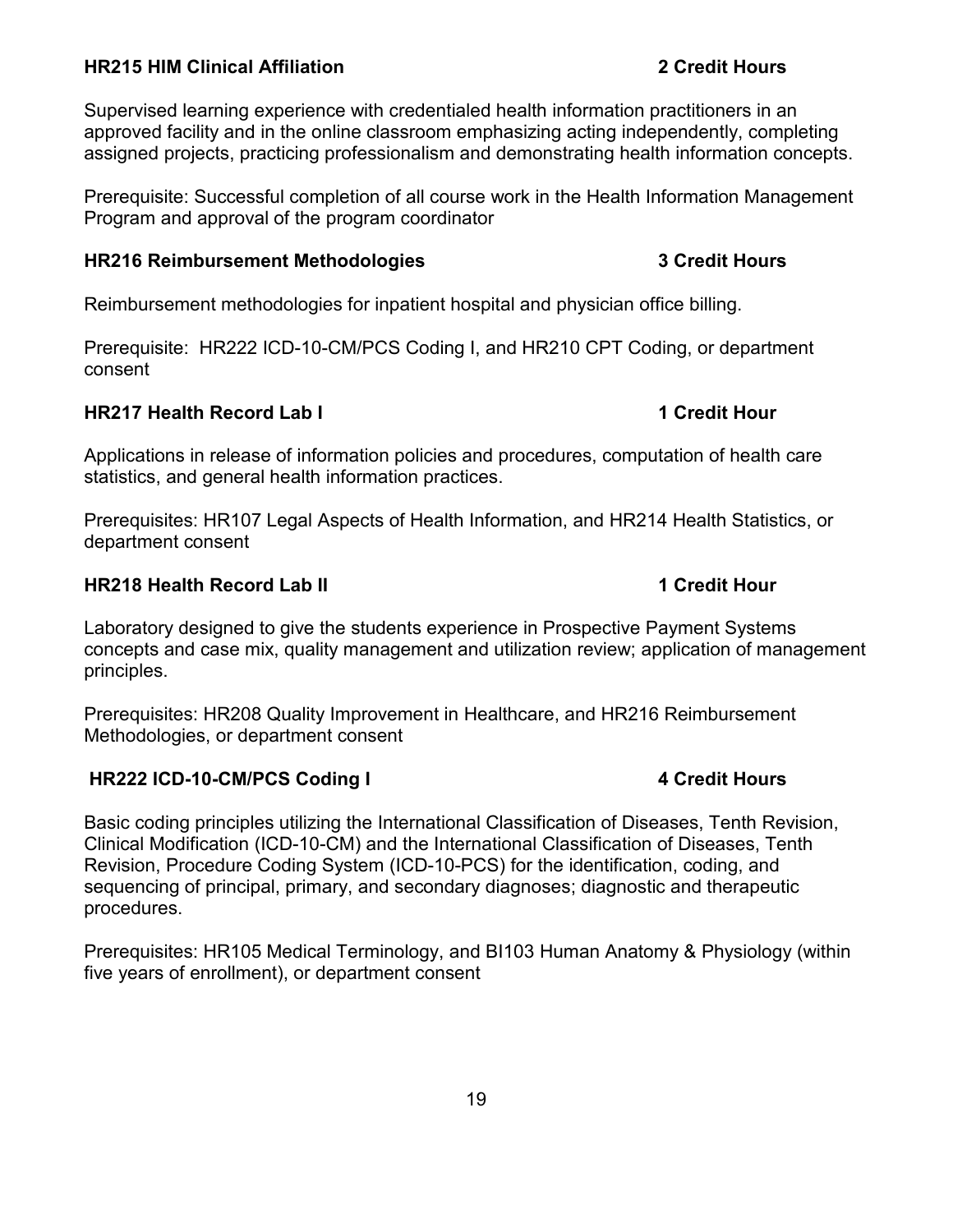### <span id="page-19-0"></span>**HR223 ICD-10-CM/PCS Coding II 3 Credit Hours**

A continuation of HR222 ICD-10-CM/PCS Coding I. This course continues the instruction in coding principles utilizing the International Classification of Diseases, Tenth Revision, Clinical Modification (ICD-10-CM) and the International Classification of Diseases, Tenth Revision, Procedure Coding System (ICD-10-PCS) for the identification, coding and sequencing of principal, primary, and secondary diagnoses; diagnostic and therapeutic procedures.

Prerequisite: HR222 ICD-10-CM/PCS Coding I or department consent

### <span id="page-19-1"></span>**HR224 Coding Lab 1 Credit Hour**

Lab in coding and specialized records utilizing the International Classification of Diseases, Tenth Revision, Clinical Modification (ICD-10-CM) and the International Classification of Diseases, Tenth Revision, Procedure Coding System (ICD-10-PCS), International Classification of Diseases for Oncology, 3rd Edition (ICD-O-3) for Cancer Registry activities, Current Procedural Terminology (CPT), and Diagnostic and Statistical Manual of Mental Disorders, 5th Edition (DSM-5).

Prerequisites: HR222 ICD-10-CM/PCS Coding I or department consent

HR223 ICD-10-CM/PCS Coding II and/or HR210 CPT Coding can be taken concurrently with the HR224 Coding Lab or by department consent

# <span id="page-19-2"></span>**HR225 Health Coding Practicum 1 Credit Hour**

Supervised learning experience at affiliated facilities designed to give students clinical experience in inpatient and ambulatory coding.

Prerequisite: Successful completion of all coursework in the Healthcare Coding Specialist certificate program and approval of the program coordinator.

# <span id="page-19-3"></span>**HR228 Basic Statistics and Analytics 2 Credit Hours**

Basic statistics concepts and principles of data evaluation and analytics specific to the field of Health Information Management.

Prerequisites: HR214 Health Statistics, IS104 Microcomputer Applications, or department consent.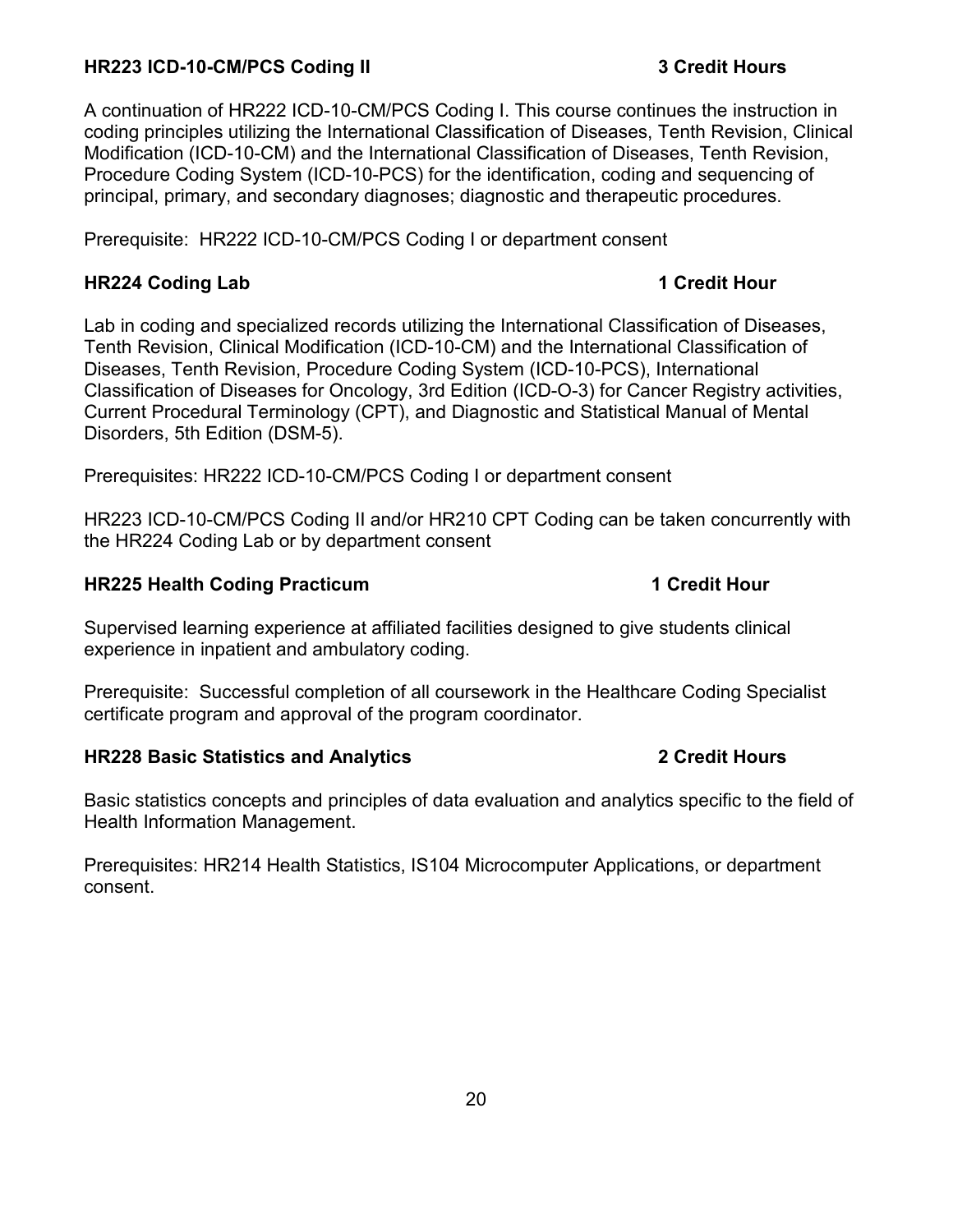# <span id="page-20-0"></span>**HR229 Healthcare Leadership 3 Credit Hours**

Management principles from a healthcare viewpoint, presenting a foundation and path for sound management practice and decision-making for professionals in current healthcare environment.

Prerequisites: None

While the information is based more in the healthcare field, this course is certainly still suitable for all students in the healthcare fields.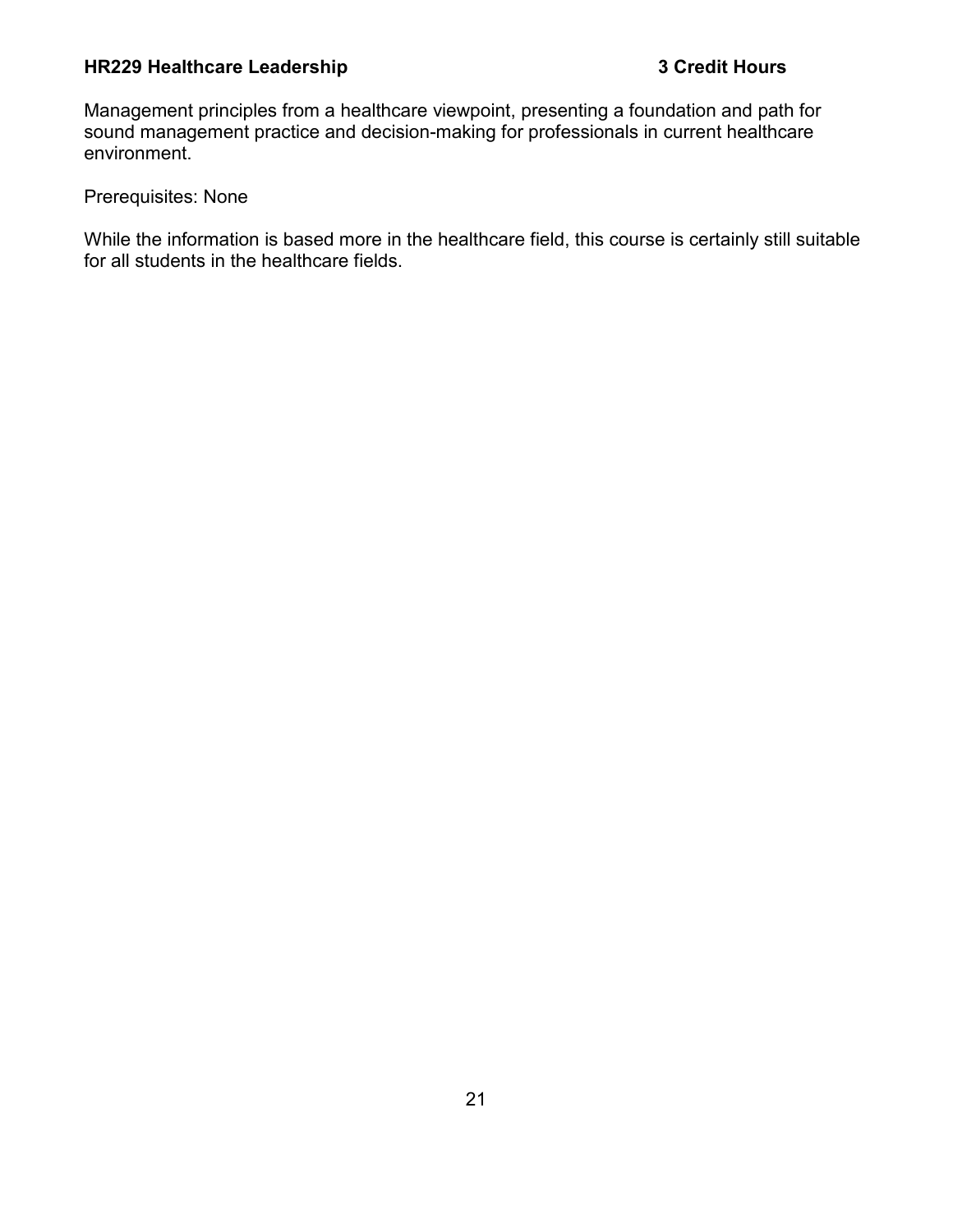# **Professional Practice Experience**

<span id="page-21-0"></span>The HIM Clinical Affiliation and Health Record Coding Practicum courses are supervised learning experiences at affiliated facilities and are designed to give the student meaningful experiences in applying the principles and theories learned in lecture and application courses. Written assignments and evaluations are required in each course. Students may be required to locate one or more healthcare facilities in their local area for their professional practice experience. During these periods the student will have the opportunity to integrate theory and practice under close supervision of health information practitioners. Students also gain direct experience working with other health care professionals and observe the close working relationships between the health information staff as well as other facility staff. Additionally, students are responsible for preparing a written report. Students will be provided a packet of materials at the time of their professional experience.

Before the student begins his/her Professional Practice Experience (PPE) at the facility, he/she will be required to submit a completed Health Form. Students may not assume the responsibility or take the place of employees of any of the professional practice sites. Travel and other expenses incurred are the responsibility of the student. If a student is injured, before arriving at the professional practice site, during the professional practice experience or after leaving the professional practice site he/she will be responsible for any medical care provided.

The student has the responsibility to abide by the policies and procedures of the professional practice site concerning rules and regulations; clean his/her own work area before leaving the department, no matter what the time might be; and be professional at all times. The student is required to dress appropriately for the professional practice site. Specific information regarding a dress code is included in your professional practice materials. The student is provided with a name badge that must be worn while at the site. Students are responsible for paying for any duplicate name badges.

Drug and alcohol abuse: Some facilities will require drug testing before students are allowed to attend a professional practice experience. A suspicion of alcohol or drug use may require immediate testing. If a student is asked to take a drug or alcohol test and refuses, the student will be immediately dismissed from the course without refund or recourse. A positive drug test will result in dismissal from the program. Possession, use or distribution of alcohol or controlled substances at the professional practice site will result in immediate dismissal from the course without refund or recourse and immediate dismissal from the program. Please refer to [the college](http://www.hutchcc.edu/catalog/policy/?id=36)  [policy](http://www.hutchcc.edu/catalog/policy/?id=36) (https://www.hutchcc.edu/catalog) for more information.

Background Checks: The HIM program requires background check be performed on all staff and students working at a professional practice facility. Students are responsible for any costs incurred due to background checks. If a negative result is returned from the background check the student may not be able to complete the professional practice experience. Background checks on all HIM students are completed before the beginning of the HIM Clinical Affiliation course.

The PPEs are an excellent opportunity for students to broaden their practical experience. Therefore, it is at the discretion of the clinical coordinator that a student be permitted to complete the HIM Clinical Affiliation in a facility in which he/she is employed. If the student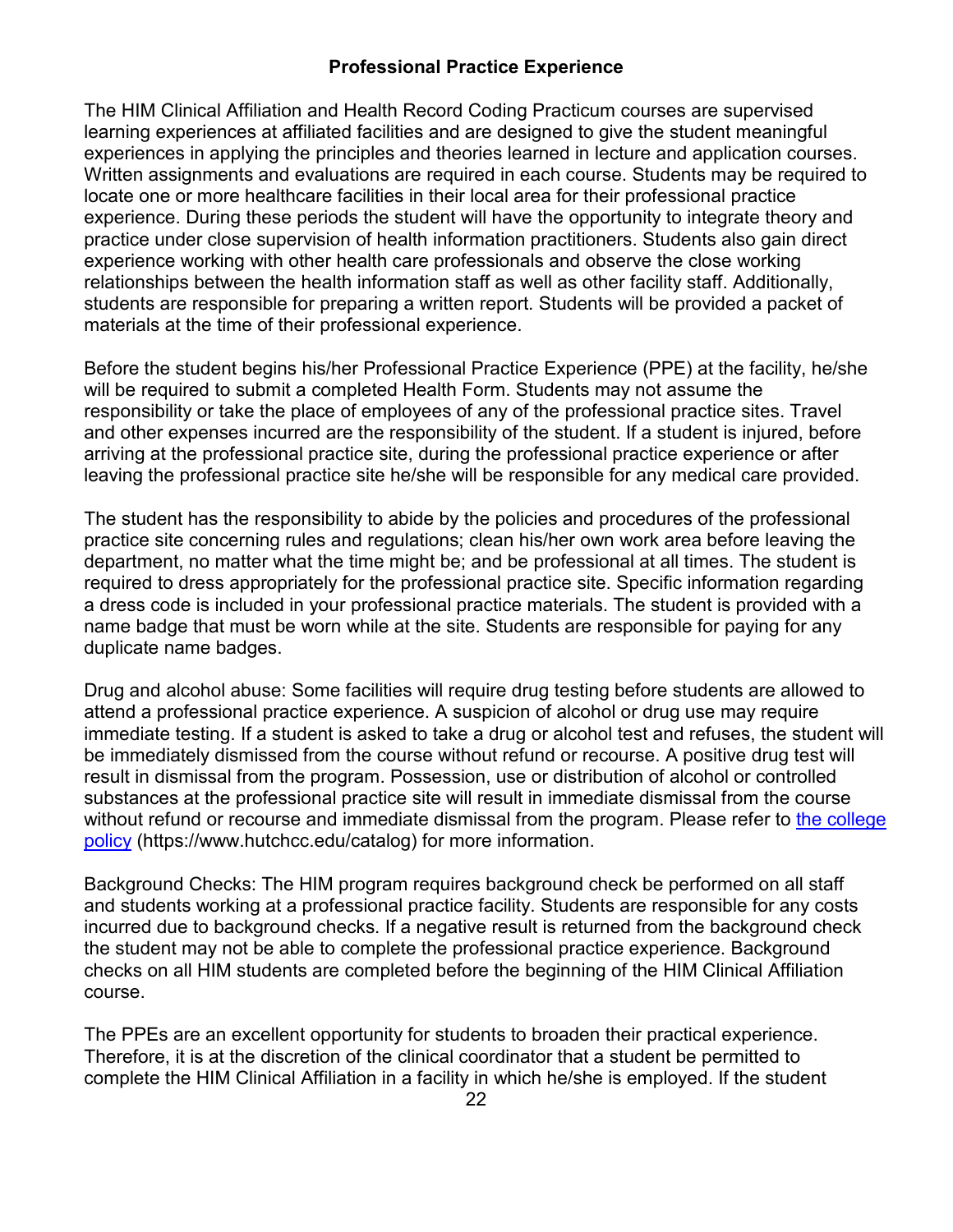prefers to spend his/her final HIM Clinical Affiliation at a site not normally used by the Program (i.e., out of state or out of the region) every effort will be made to determine the feasibility of using the site. The student is responsible for arranging and providing his/her own travel and living arrangements if the student's PPE site is at a distance from his/her home.

If a student is dismissed from a clinical site for any reason, he/she may be dismissed from the class, thereby receiving a failing grade in the course. The student may be dismissed from the program.

**Student Service Work Policy:** All activities required in the program must be educational and students must not be substituted for paid staff.

# **Confidentiality**

<span id="page-22-0"></span>All information contained in a patient's medical or health record is confidential. Information obtained during application courses and professional practice experiences that pertain to patients, physicians or hospital business is confidential and must not be disclosed to unauthorized individuals including family and friends. Such information is discussed only to complete required assignments. Protecting the confidential information from unauthorized individuals includes proper handling of the medical record and transcription files used in class, laboratory and at professional practice sites. They should never be left unattended where unauthorized individuals may have access. To disclose this information in any other instance is sufficient cause for immediate dismissal from the Program. Students may be required to sign a confidentiality statement at various professional practice sites.

### **Job Placement**

<span id="page-22-1"></span>The Program does not place graduates. However, many area facilities notify us when there are job openings in their departments. Efforts are made to notify all interested students. Job placements received are posted to the HutchCC HIM Facebook page.

# **Academic Honesty**

<span id="page-22-3"></span><span id="page-22-2"></span>Please refer to the [HutchCC Academic Honesty policy](https://www.hutchcc.edu/catalog) (https://www.hutchcc.edu/catalog).

# **Alcohol and Drug Free Environment**

<span id="page-22-4"></span>Please refer to the College website for the [Alcohol and Drug Free Environment Policy](http://www.hutchcc.edu/catalog/policy/?id=36) (http://www.hutchcc.edu/catalog/policy/?id=36).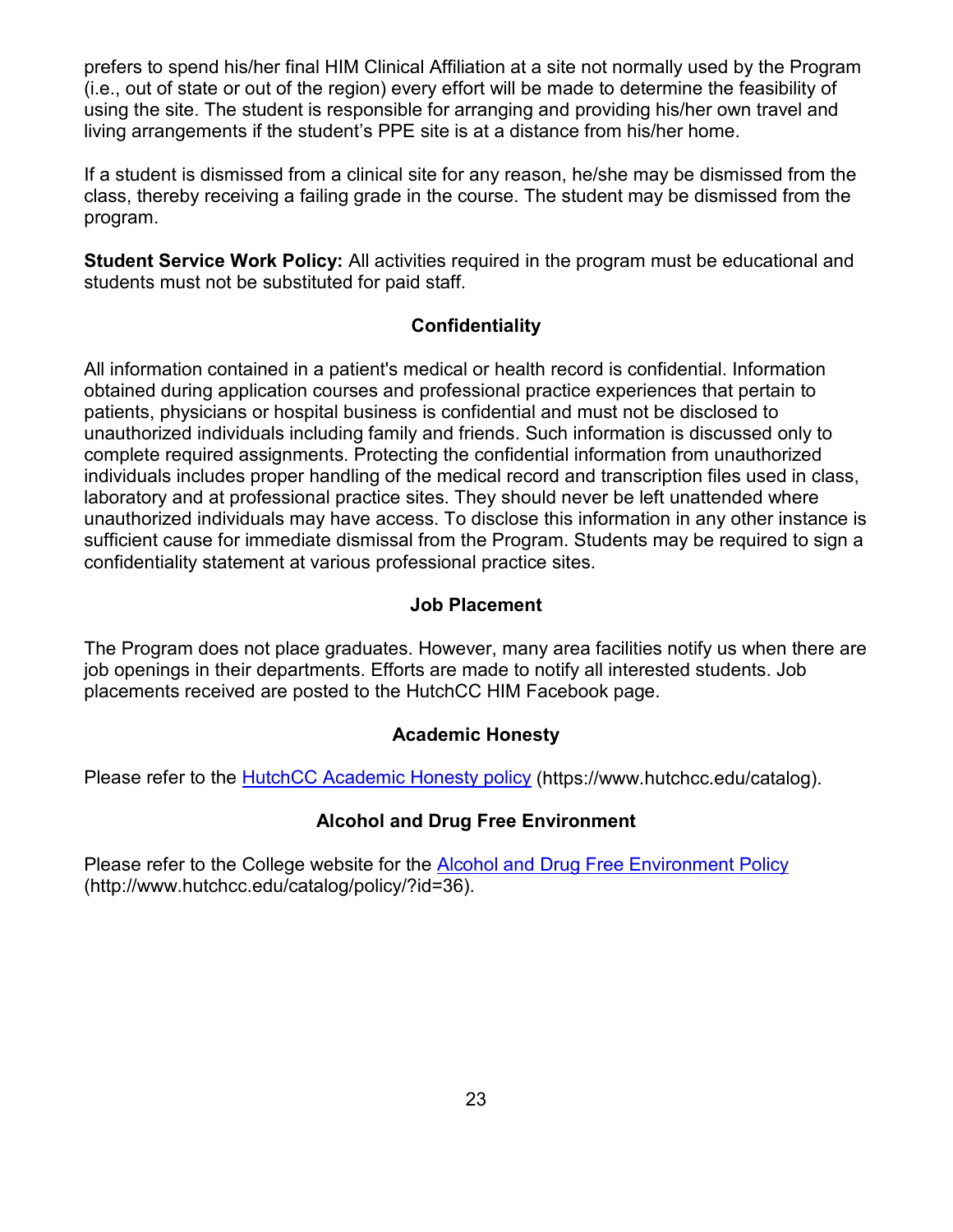#### **Attendance**

Please refer to the College website for the additional [information about the Attendance Policy](http://www.hutchcc.edu/catalog/policy/?id=4) (http://www.hutchcc.edu/catalog/policy/?id=4).

On-campus students are expected to attend and participate in all classes. In the event a student must miss a class, for whatever reason, that student is expected to call or email the instructor of the course as soon as possible to explain the absence. Telephone numbers are given in each Instructor Information page.

Attendance is taken in all on-campus classes. After three absences in a three-credit hour course (2 in a 2-hour course) a notice of "irregular attendance" may be mailed to the student from the College. Continued absences may result in the student being dropped from the course. However, if the student has a valid excuse, this will be noted in the attendance record. Students who take weekend or evening classes should call the HutchCC Operator at ext. 3500 to leave a message for the instructor, or call the instructor at the number provided or send an email to the email address provided on the Instructor page.

Online students are expected to submit their assignments to the instructor within the required time period. Online students may be sent a notice of irregular attendance at the discretion of the instructor if they do not submit assignments within a reasonable period of time or do not log on for extended periods of time.

Attendance during the professional practice experiences is mandatory. Never be late to a professional practice site. If the student is unable to report for the professional practice experience due to illness or emergency, he or she must notify the professional practice site and the Clinical Coordinator prior to the scheduled starting time, except in extreme emergencies. Failure to report to your professional practice site could result in failure of the course. Any absence must be made up at the convenience of the professional practice site so that the student may fulfill the requirements of the professional practice experience.

### **Late Policy**

<span id="page-23-0"></span>The instructors in the Health Information Management program at Hutchinson Community College believe all coursework is a valuable learning experience. When coursework is missed or late, the value of this learning experience decreases. Instructors also understand how important it is for students to complete all items in each course as students will be tested over the information on their national credentialing examination. All coursework must be complete and submitted in its entirety as no partially complete work will be accepted for a grade. Students who know they will be absent when coursework is due are expected to complete the work prior to being absent. In the case of an unexpected absence that could not be prearranged, students are expected to contact their instructor as soon as possible to arrange for the work to be submitted. Failure to communicate with the instructor will result in a zero on the coursework. When coursework is submitted late, a one letter grade deduction will immediately be applied prior to grading the coursework. For every week thereafter, an additional letter grade deduction will be applied. In all Health Information Management courses, points for late discussion posts will not be issued.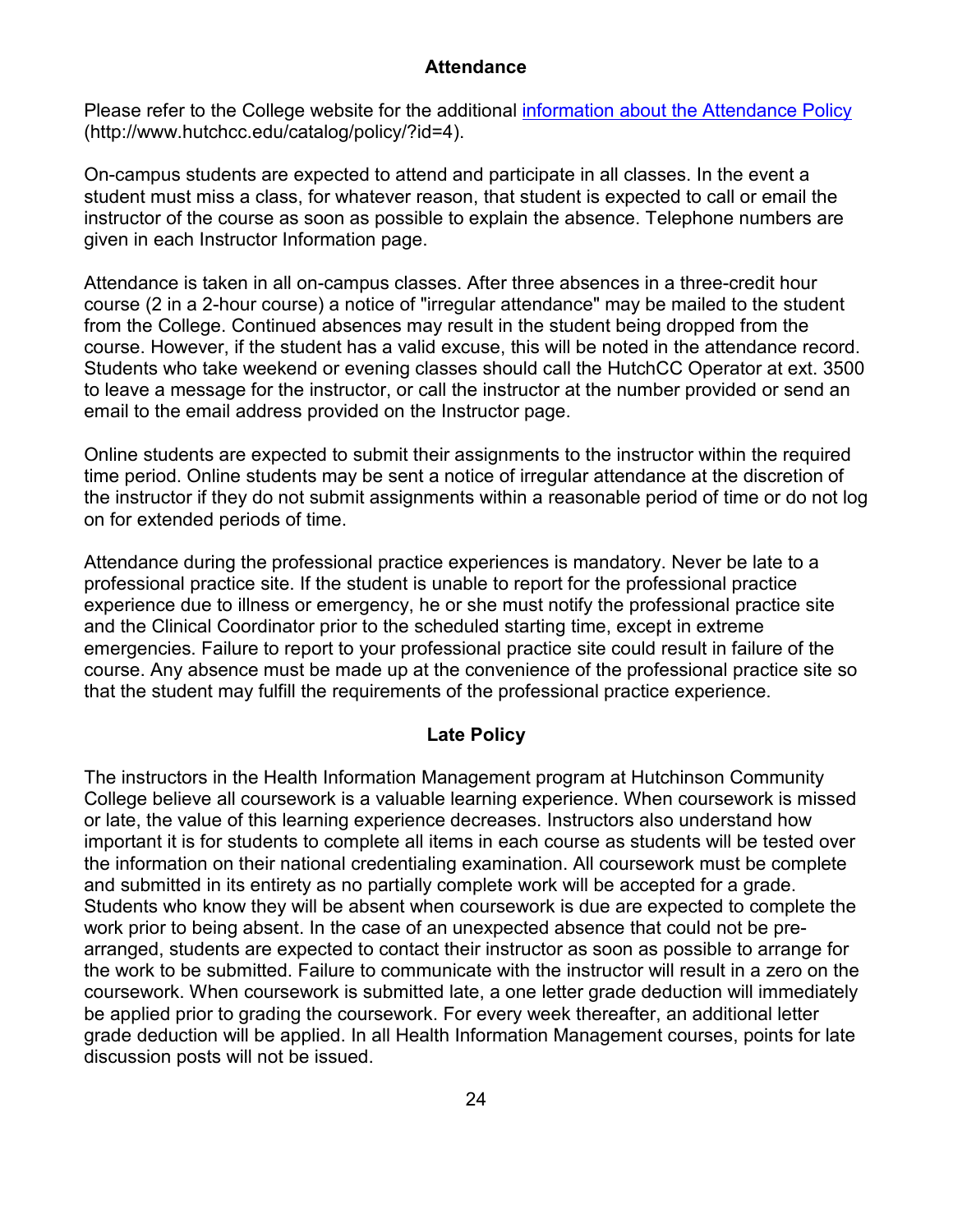# **Student Responsibilities**

<span id="page-24-0"></span>Please refer to the College website for additional [information about Student responsibilities](http://www.hutchcc.edu/catalog/policy/?id=28) (http://www.hutchcc.edu/catalog/policy/?id=28).

Students are expected to participate in classes. Students are expected to be courteous to other class members as well as the instructor. It is the responsibility of the student to ask questions as needed and to contact the instructor for additional help during the semester. Oncampus students are expected to clean their work areas when completed. Remove personal belongings and trash and replace chairs under the desk. Students are expected to clean their work spaces at any professional practice site they visit and be respectful of the site's rules and regulations.

Online students are expected to submit assignments and tests by the due date designated by the instructor. Online students must be courteous to each other during the discussion forums; if not the post may be deleted by the instructor.

Some instructors assign group work. Please be courteous to your classmates and arrange to meet them online and share the workload of any group assignment appropriately.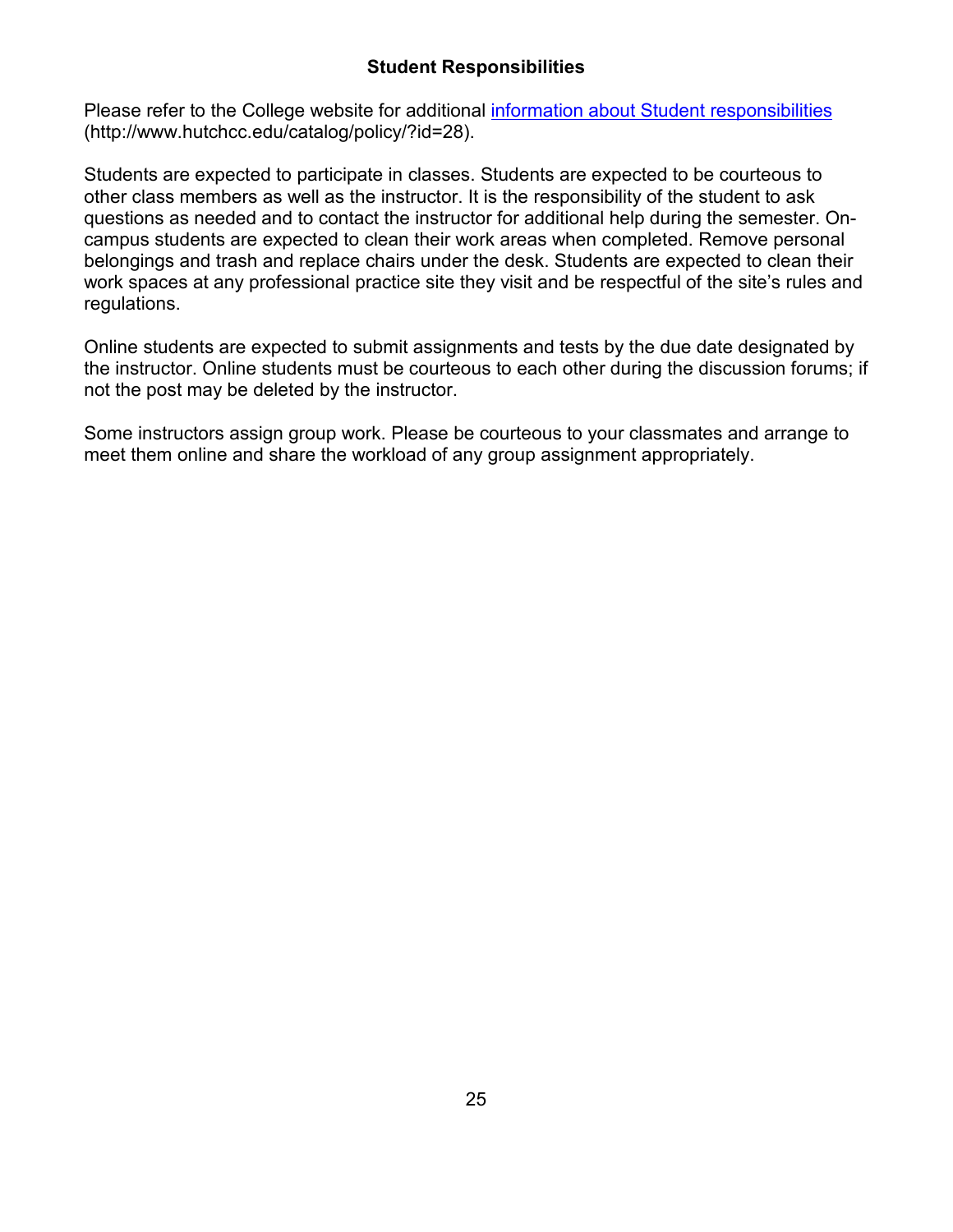# **Evaluations**

# <span id="page-25-1"></span><span id="page-25-0"></span>**Assignments**

Assignments are due on the date and time specified by the instructor. Unless otherwise specified, late assignments will be accepted until the beginning of the next class period, and the grade for that assignment may be lowered as designated by the instructor on the Instructor Information page for that class. Assignments received after the time period specified by the instructor or the failure to notify the instructor of late work may be given a grade of zero (0) at the discretion of the instructor.

Online students will be given a time period in which to turn in assignments. Variations from the time period may result in a lowering of the grade as designated by the instructor.

# <span id="page-25-2"></span>**Examinations**

Students must take examinations at the scheduled time. Examination schedules are given well in advance and it is the student's responsibility to be ready to take the exam. If a student is unable to take the test at the scheduled time, the student must notify the instructor prior to the scheduled exam time by calling or emailing the instructor with a message to explain the reason for missing the test. However, the instructor may require that there be no make-up examinations except in extreme emergencies. Students must take the exam before the next class period or risk lowering of the test score as designated by the instructor for that class. Scheduling of the make-up exam with the instructor is the student's responsibility. When a student fails to notify the instructor of the reason for missing the test prior to the exam time the student may be allowed to take the exam before the next class period and the grade may be lowered as designated by the instructor. Grades for exams taken after the next class period may be lowered as designated by the instructor.

Online students will be given a time period in which to take exams and quizzes. Variations from the time period may result in a lowering of the grade as designated by the instructor for that class. Online students should not wait until the last day to take the exam just in case the student is unable to take the exam. Online exams are generally open for an extended period of time.

### <span id="page-25-3"></span>**Quizzes**

Missed quizzes can only be retaken at the discretion of the instructor. The student may receive a zero (0) for missed quizzes. Please refer to the individual course Instructor Information page.

### <span id="page-25-4"></span>**Final Examinations**

Final examinations are scheduled by the college and are taken at the scheduled date and time. Online students will be given a specified period of time and duration in which to take the final exam. Courses in which there is a comprehensive final exam require a proctor. Information about proctors are explained in individual courses. Students must have at least a D average grade in the course or permission from the instructor to take the final exam.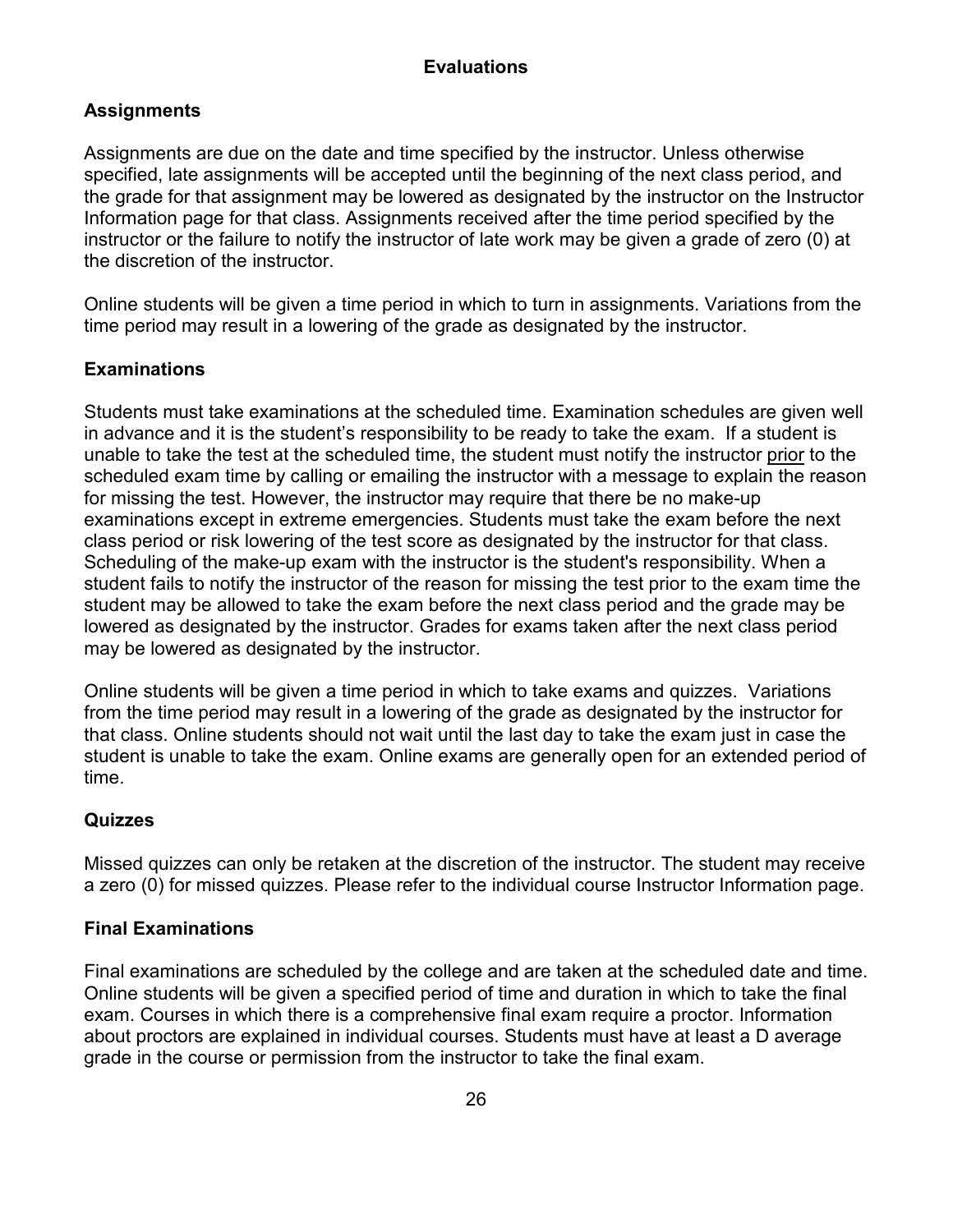# <span id="page-26-0"></span>**Grading System**

Please refer to the College website for [information about grades and GPA](http://www.hutchcc.edu/catalog/policy/?id=13) (http://www.hutchcc.edu/catalog/policy/?id=13).

Unless otherwise noted, the grading scale for the Health Information Management program is:

- $94 100 = A$
- $88 93 = B$
- $82 87 = C$
- $75 81 = D$
- $0 74 = F$

A grade of C or better is required in all classes in order to graduate from the program. If a student receives a D or F in two core HIM classes in the same semester, they may be removed from the program and will need to reapply. Students may be allowed only one retake for any class with an HR prefix. If a student withdraws from a course, that enrollment will not count against them. The student may appeal the decision to the HutchCC HIM Program Director.

# **Professional Associations**

<span id="page-26-1"></span>The [American Health Information Management Association \(AHIMA\)](http://www.ahima.org/) (www.ahima.org) is the professional organization representing health information professionals. Students enrolled in HR103 are charged a \$49.00 course fee that is used to pay for his/her AHIMA student membership. Students will be directed to the appropriate membership application in the HR103 course. Student membership in this organization is highly recommended as assignments in this program require the student to utilize the AHIMA site. Additionally, your student membership fees also include

- Student membership in your local state component of the AHIMA. For example, students residing in Kansas will have a student membership in KHIMA.
- A subscription to the *Journal of the American Health Information Management Association.*
- (Usually) discounted or gratis registration fees at national and state association meetings.
- Discounted fees for the national credentialing examination.

It is the student's responsibility to maintain his/her membership with AHIMA after the conclusion of the HR103 course.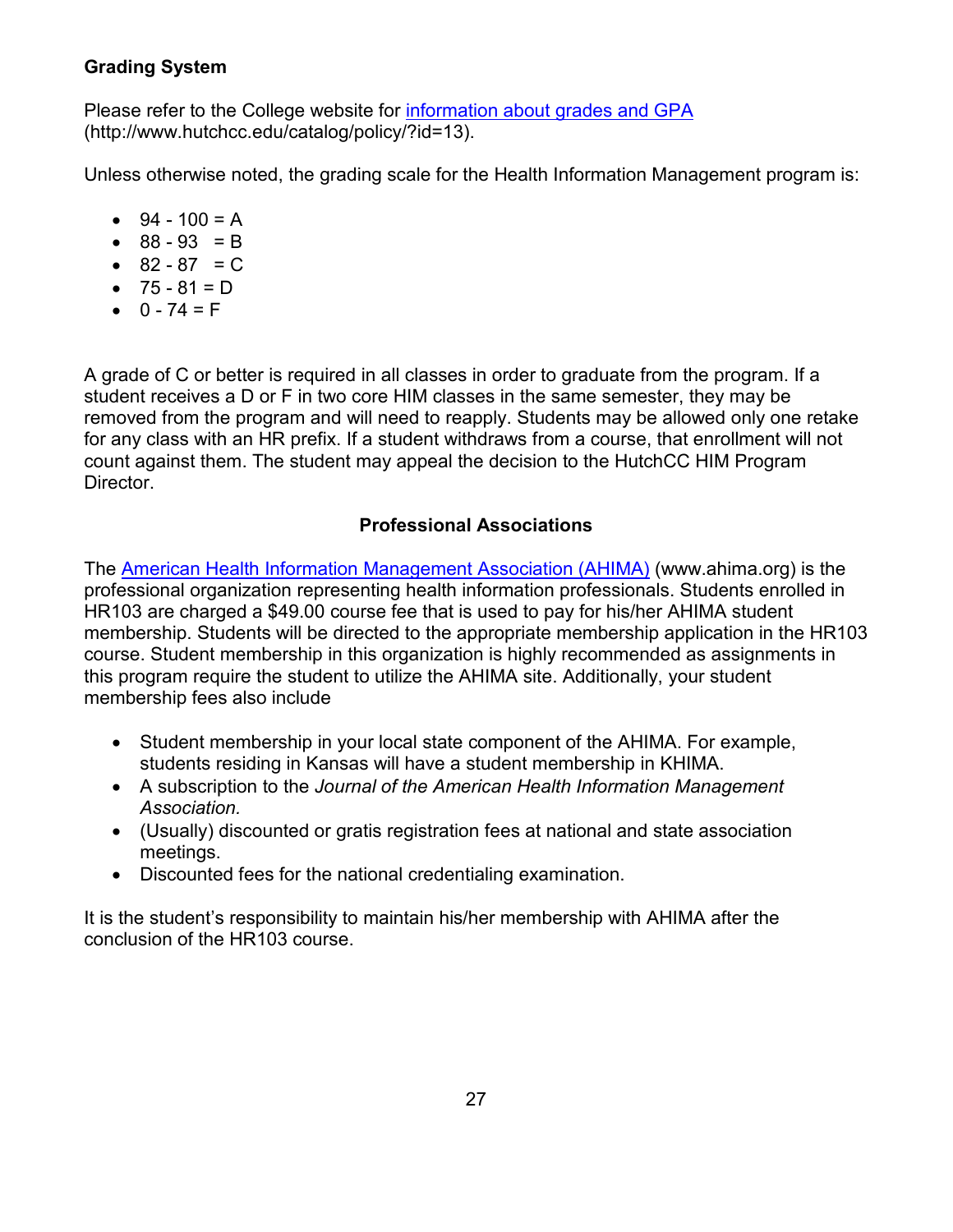<span id="page-27-0"></span>Principles: The following principles are based on the core values of the American Health Information Management Association and apply to all AHIMA members, non-members CCHIIM certifications, and students.

- 1. Advocate, uphold, and defend the consumer's right to privacy and the doctrine of confidentiality in the use and disclosure of information.
- 2. Put service and the health and welfare of persons before self-interest and conduct oneself in the practice of the profession so as to bring honor to oneself, their peers, and to the health information management profession.
- 3. Preserve, protect, and secure personal health information in any form or medium and hold in the highest regard health information and other information of a confidential nature obtained in an official capacity, taking into account the applicable statutes and regulations.
- 4. Refuse to participate in or conceal unethical practices or procedures and report such practices.
- 5. Use technology, data, and information resources in the way they are intended to be used.
- 6. Advocate for appropriate uses of information resources across the healthcare ecosystem.
- 7. Recruit and mentor students, peers and colleagues to develop and strengthen professional workforce.
- 8. Represent the profession to the public in a positive manner.
- 9. Advance health information management knowledge and practice through continuing education, research, publications, and presentations.
- 10.Perform honorably health information management association responsibilities, either appointed or elected, and preserve the confidentiality of any privileged information made known in any official capacity.
- 11.State truthfully and accurately one's credentials, professional education, and experiences.
- 12.Facilitate interdisciplinary collaboration in situations supporting ethical health information principles.
- 13.Respect the inherent dignity and worth of every person.

# <span id="page-27-1"></span>**Acknowledgement**

<span id="page-27-2"></span>Adapted with permission from the Code of Ethics of the National Association of Social Workers.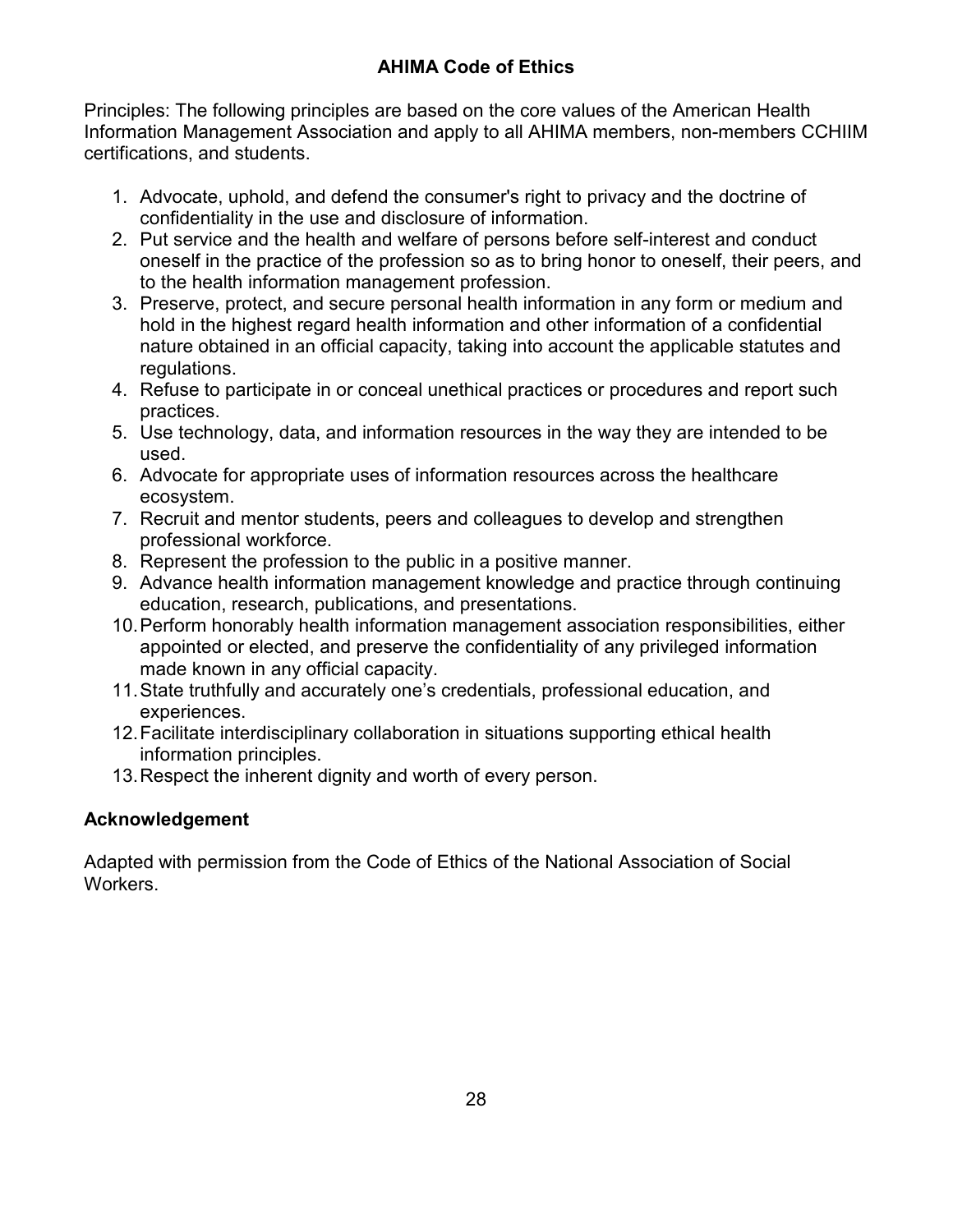# **Resources**

- National Association of Social Workers. Code of Ethics. 2017. Available online on the NASW web site.
- AHIMA. Code of Ethics, 1957, 1977, 1988, 1998, and 2004, 2011.
- AHIMA. Standards of Ethical Coding. 2016. Available in the AHIMA Body of Knowledge.
- Harman L., Cornelius F. Ethical Health Informatics: Challenges and Opportunities (formerly titled Ethical Challenges in the Management of Health Information). 3rd ed. Burlington, Massachusetts: Jones & Bartlett Learning; 2017.
- McWay, D.C. Legal and Ethical Aspects of Health Information Management, 4th ed. Clifton Park, NY: Cengage Learning; 2014.
- Revised & adopted by AHIMA House of Delegates (April 29, 2019)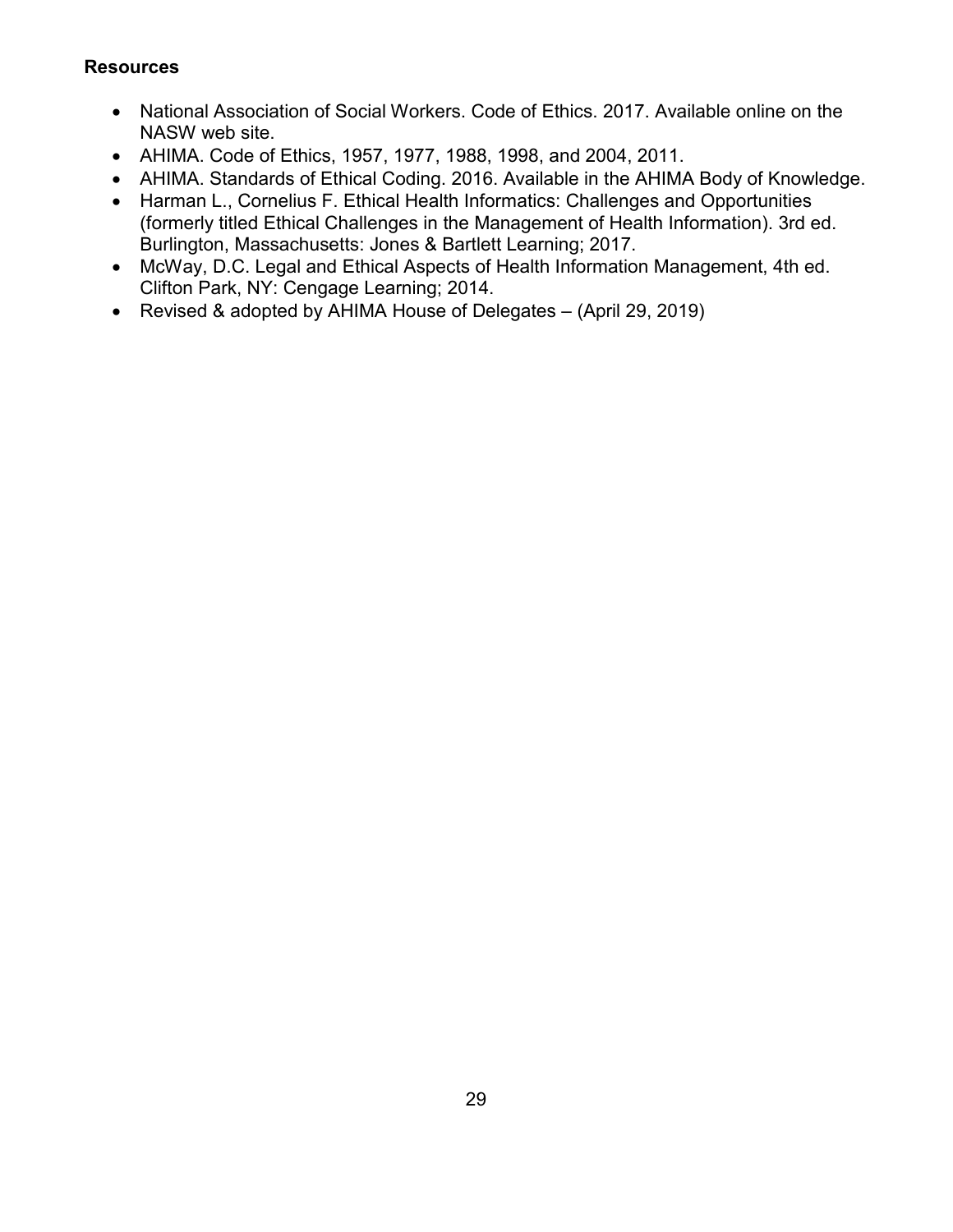# <span id="page-29-0"></span>**American Health Information Management Association Mission, Values and Vision**

### <span id="page-29-1"></span>**Mission of the American Health Information Management Association:**

To be the professional community that improves healthcare by advancing best practices and standards for health information management and the trusted source for education, research, and professional credentialing.

#### <span id="page-29-2"></span>**AHIMA Values:**

- The public's right to accurate and confidential personal health information
- Innovation and leadership in advancing health information management practices and standards worldwide
- Adherence to the AHIMA Code of Ethics
- Advocacy and interdisciplinary collaboration with other professional organizations

### <span id="page-29-3"></span>**AHIMA Vision:**

Quality healthcare through quality information.

*Approved by AHIMA's Board of Directors August 2006*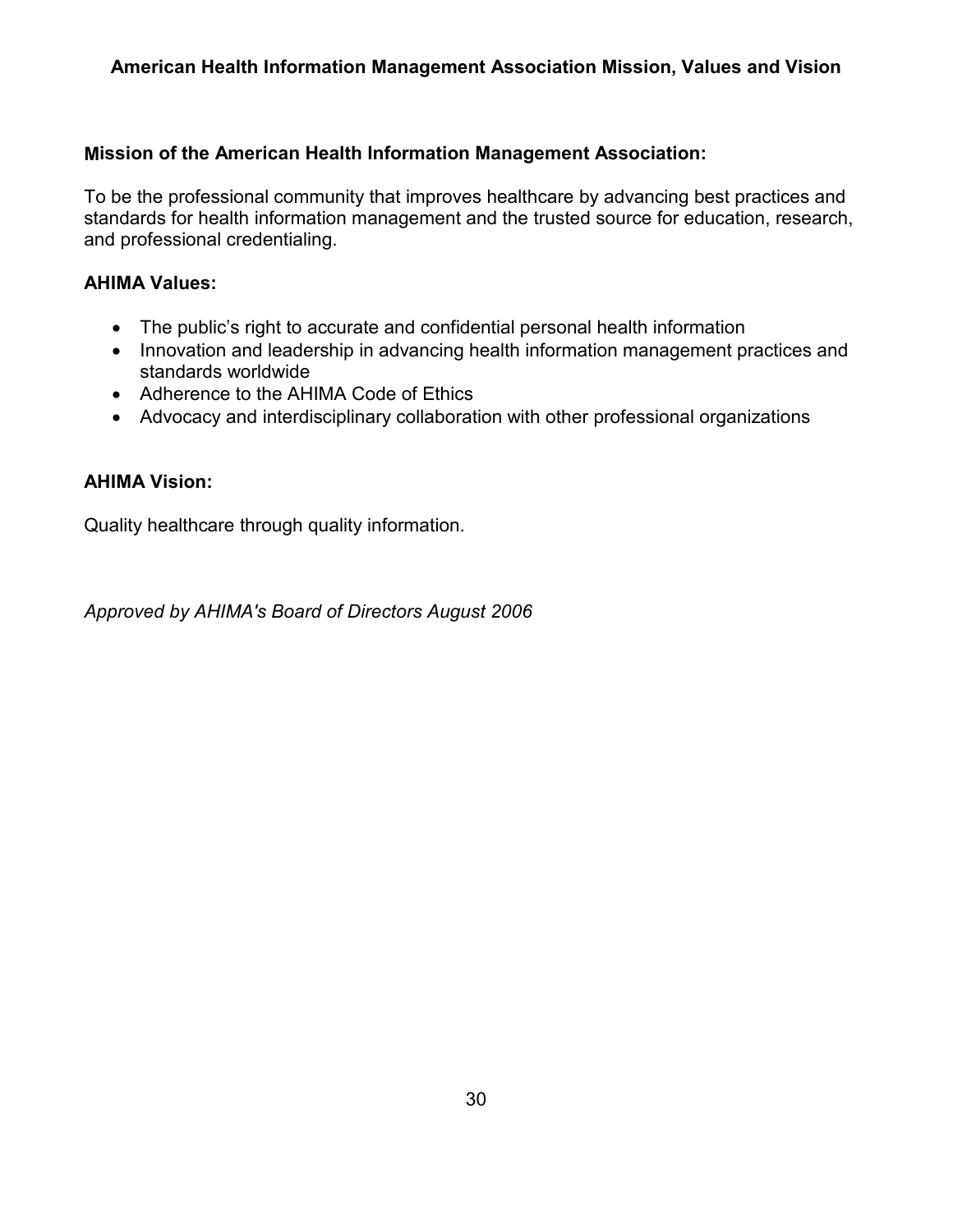<span id="page-30-0"></span>**Appendix 1**<br>Hutchinson Community College<br>Health Information Management Program<br>Readmission Form

| Reason(s) for leaving the HIM Program                               |                                                                                   |
|---------------------------------------------------------------------|-----------------------------------------------------------------------------------|
|                                                                     |                                                                                   |
| Reason(s) for GPA less than 2.0                                     |                                                                                   |
|                                                                     | ,我们也不能在这里的人,我们也不能在这里的人,我们也不能在这里的人,我们也不能在这里的人,我们也不能在这里的人,我们也不能在这里的人,我们也不能在这里的人,我们也 |
|                                                                     |                                                                                   |
| What would you do differently to ensure success in the HIM Program? |                                                                                   |
|                                                                     | ,我们也不能在这里的人,我们也不能在这里的人,我们也不能在这里的人,我们也不能在这里的人,我们也不能在这里的人,我们也不能在这里的人,我们也不能在这里的人,我们也 |
|                                                                     |                                                                                   |
| HIM Use:<br>GPA in required HIM program courses:                    |                                                                                   |
| Readmission form reviewed by:                                       |                                                                                   |
|                                                                     |                                                                                   |
| Name                                                                | Date                                                                              |
| Decisions and recommendations by the selection committee:           |                                                                                   |
|                                                                     |                                                                                   |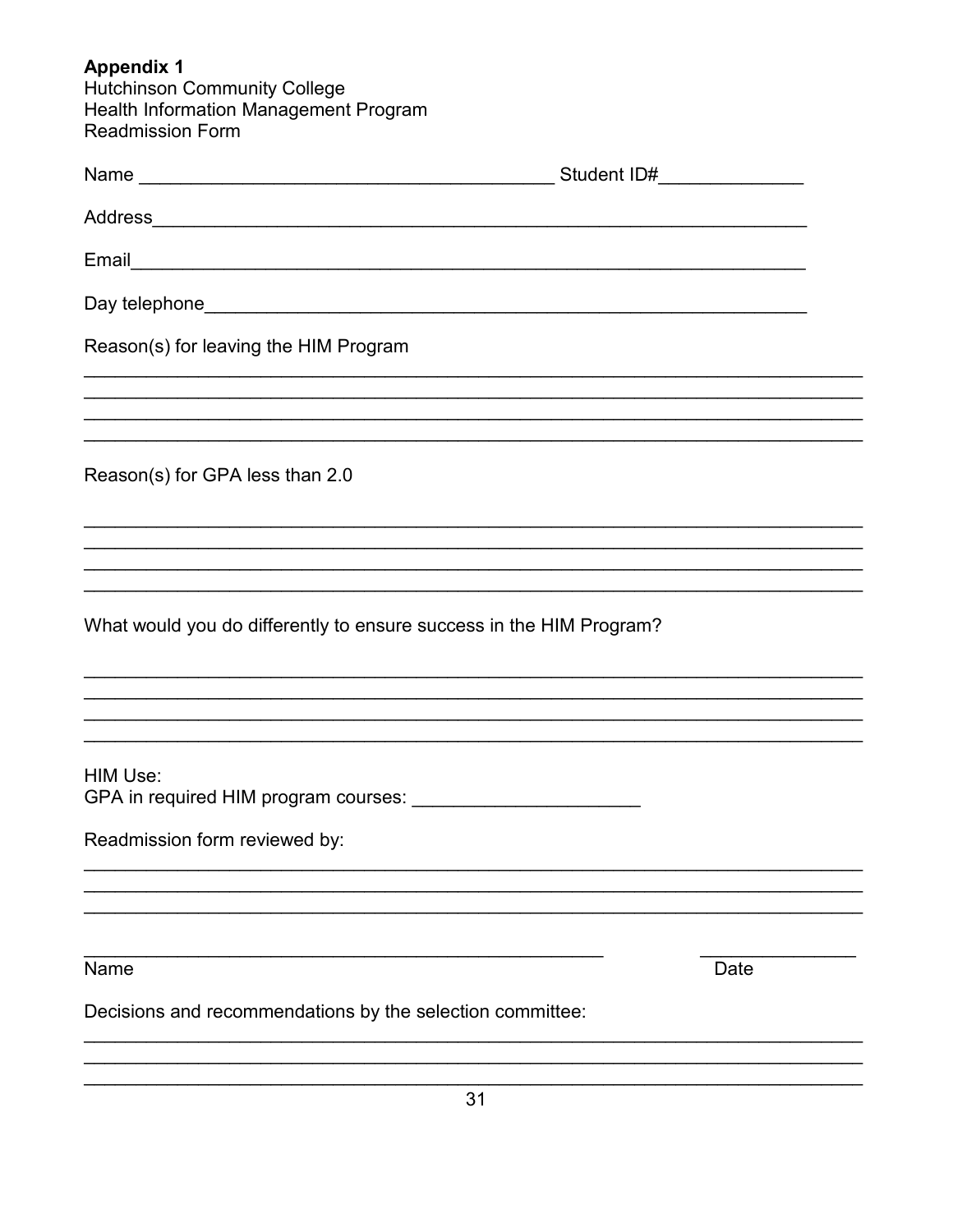

Hutchinson Community College Health Information Management Program Peel Allied Health Center 1 West Ninth Avenue Hutchinson, KS 67501 (620) 694-2455 or 1-800-289-3501 ext. 2455 Fax: (620) 694-2490

# <span id="page-31-0"></span>**Appendix 2: Health Forms**

|                                                                                  |                               | Date of Birth _________________ |
|----------------------------------------------------------------------------------|-------------------------------|---------------------------------|
| Address ______________________________                                           |                               |                                 |
| Email ___________________________                                                | Phone <u>________________</u> | Student ID# _________________   |
| Health Insurance: Yes _____ No _____ Company/Policy # __________________________ |                               |                                 |
| Do any blood relatives have: Asthma Diabetes Kidney disease                      |                               |                                 |
| Cancer Hay Fever Heart disease Mental illness                                    |                               |                                 |

# **Health History**

# Have you ever had or do you have any of the following?

| <b>Condition</b>         | v | N | <b>Condition</b>              | Y <sub>1</sub> | N | <b>Condition</b>                  | v | N |
|--------------------------|---|---|-------------------------------|----------------|---|-----------------------------------|---|---|
| fainting/dizziness       |   |   | epilepsy                      |                |   | kidney disease                    |   |   |
| abnormal fatigue         |   |   | severe headaches              |                |   | liver disease                     |   |   |
| Unusual weight gain/loss |   |   | chest pain/heart<br>condition |                |   | urinary tract<br><i>infection</i> |   |   |
| malignant tumor          |   |   | chronic cough                 |                |   | venereal disease                  |   |   |
| benign tumor             |   |   | High blood pressure           |                |   | amputations                       |   |   |
| anemia                   |   |   | shortness of breath           |                |   | back injury                       |   |   |
| allergies                |   |   | varicose veins                |                |   | arthritis                         |   |   |
| mental/nervous disorder  |   |   | stomach/duodenal ulcer        |                |   | eye injury/disease                |   |   |
| head injury              |   |   | diabetes                      |                |   | any surgical<br>procedure         |   |   |

Describe any of the conditions above marked yes:

If any of the conditions above are marked yes, do you need accommodations from the college to allow you to have equal access in the clinical setting? Yes No

\_\_\_\_\_\_\_\_\_\_\_\_\_\_\_\_\_\_\_\_\_\_\_\_\_\_\_\_\_\_\_\_\_\_\_\_\_\_\_\_\_\_\_\_\_\_\_\_\_\_\_\_\_\_\_\_\_\_\_\_\_\_\_\_\_\_\_\_\_\_\_\_\_\_\_ \_\_\_\_\_\_\_\_\_\_\_\_\_\_\_\_\_\_\_\_\_\_\_\_\_\_\_\_\_\_\_\_\_\_\_\_\_\_\_\_\_\_\_\_\_\_\_\_\_\_\_\_\_\_\_\_\_\_\_\_\_\_\_\_\_\_\_\_\_\_\_\_\_\_\_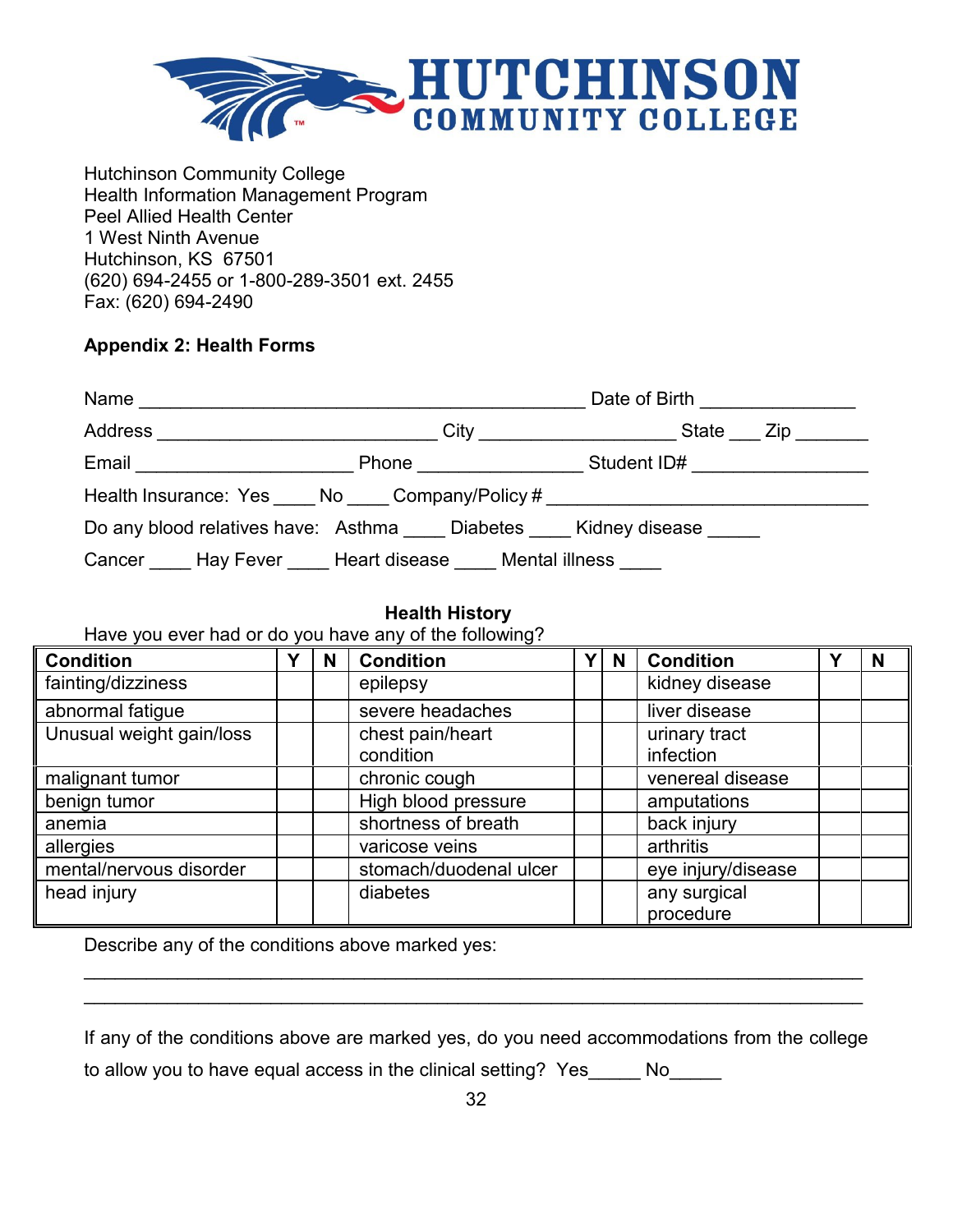# **Physical Examination**

<span id="page-32-0"></span>(completed by physician)

On examination do you find any abnormalities:

| <b>Condition</b> | Υ | N | <b>Condition</b>           | Υ | N | <b>Condition</b>          | N |
|------------------|---|---|----------------------------|---|---|---------------------------|---|
| Head             |   |   | Chest                      |   |   | <b>Circulatory System</b> |   |
| Ears             |   |   | <b>Breasts</b>             |   |   | <b>Extremities</b>        |   |
| Hearing          |   |   | Lungs                      |   |   | Lymph System              |   |
| Eyes             |   |   | Heart                      |   |   | Hernia                    |   |
| <b>Nose</b>      |   |   | Abdomen                    |   |   | Hygiene                   |   |
| Throat           |   |   | Bones, Joints, Muscles     |   |   | General Appearance        |   |
| <b>Neck</b>      |   |   | <b>Neurological System</b> |   |   | *Rectal/Pelvic            |   |

\*Not required unless indicated by health history

| <b>Height</b> | Weight | <b>Blood pressure</b> | Pulse |  |
|---------------|--------|-----------------------|-------|--|
|               |        |                       |       |  |

List all current medications: **List all current** medications:

After this examination, do you believe the health history, physical examination, and psychological impressions qualify this student to undertake training in health care institutions? Yes \_\_\_\_\_\_ No \_\_\_\_\_\_\_

\_\_\_\_\_\_\_\_\_\_\_\_\_\_\_\_\_\_\_\_\_\_\_\_\_\_\_\_\_\_\_\_\_\_\_\_\_\_\_\_\_\_\_\_\_\_\_\_\_\_\_\_\_\_\_\_\_\_\_\_\_\_\_\_\_\_\_\_\_\_

Remarks:

Signature: \_\_\_\_\_\_\_\_\_\_\_\_\_\_\_\_\_\_\_\_\_\_\_\_\_\_\_\_\_\_\_\_\_\_\_\_\_\_\_\_ Date: \_\_\_\_\_\_\_\_\_\_\_

All records submitted to the college are kept confidential. They become the property of Hutchinson Community College. This report will not be given to any third party without the written consent of the student.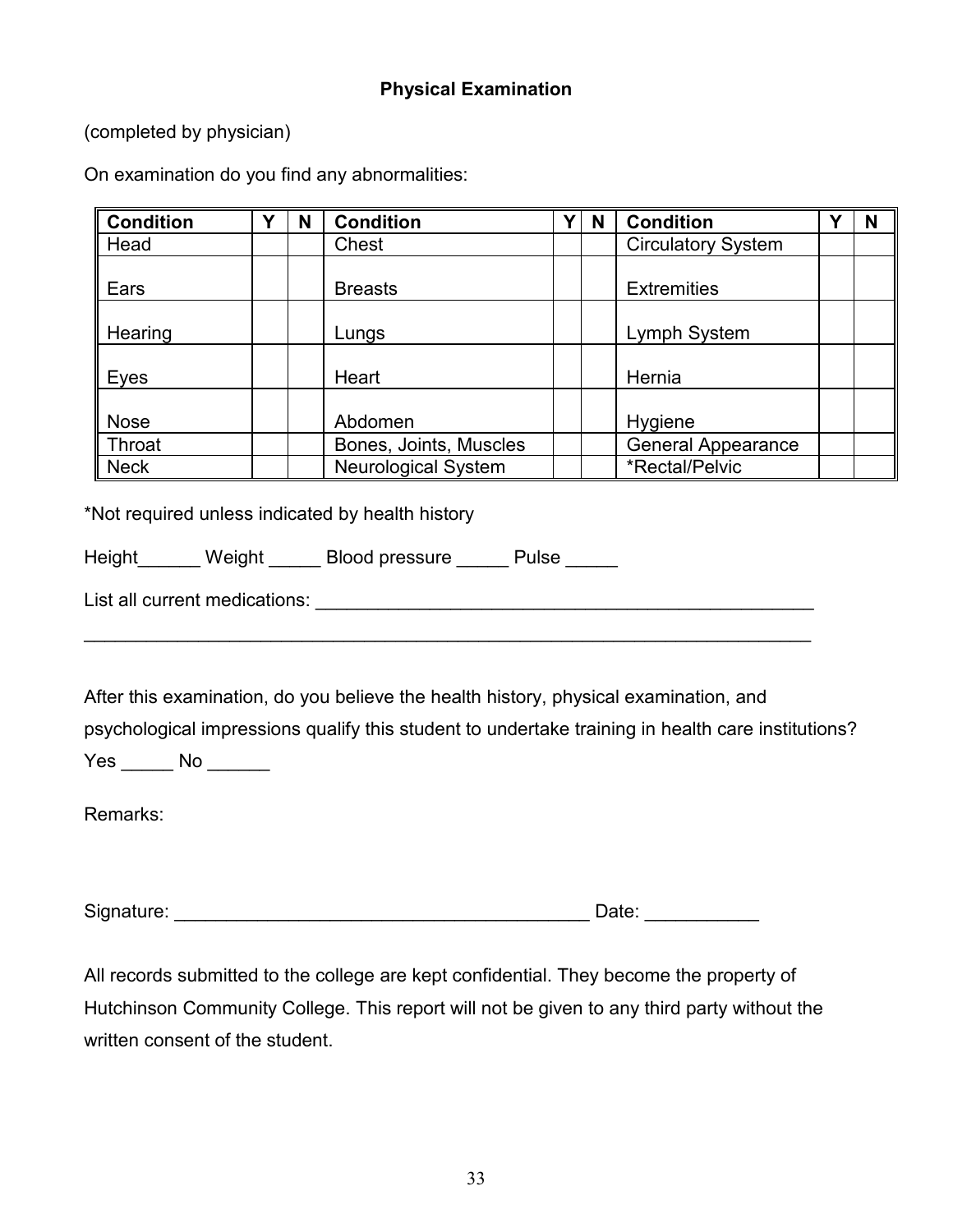Hutchinson Community College Health Information Management program Immunization Record

Student Name\_\_\_\_\_\_\_\_\_\_\_\_\_\_\_\_\_\_\_\_\_\_\_\_\_\_\_\_\_\_\_\_\_\_\_\_\_\_\_\_\_\_\_\_\_\_\_\_

Please document the following items:

| 1. Tuberculosis screening (required within last 12 months) |                                                                                                                                                                                                                                                                                                          |  |  |  |  |
|------------------------------------------------------------|----------------------------------------------------------------------------------------------------------------------------------------------------------------------------------------------------------------------------------------------------------------------------------------------------------|--|--|--|--|
|                                                            |                                                                                                                                                                                                                                                                                                          |  |  |  |  |
| 2. Measles                                                 | no verification required - born before 1957<br>__________ serologic evidence of immunity<br>documentation of 2 MMRs                                                                                                                                                                                      |  |  |  |  |
|                                                            | 3. Mumps ___________ no verification required - born before 1957<br>__________ serologic evidence of immunity<br>documentation of 2 MMRs                                                                                                                                                                 |  |  |  |  |
| 4. Rubella                                                 | no verification required – born before 1957<br>serologic evidence of immunity<br>documentation of 2 MMRs                                                                                                                                                                                                 |  |  |  |  |
| 5. Varicella                                               | individual states a positive history of chicken pox/herpes zoster<br>documentation of 2 doses of varicella vaccine<br>positive varicella titer (date) example a positive                                                                                                                                 |  |  |  |  |
|                                                            | 6. Hepatitis B ________ documentation of 3 doses of hepatitis B vaccine<br>Date #1________<br>Date #3<br>Signed declination/refusal of vaccinations statement                                                                                                                                            |  |  |  |  |
|                                                            | 7. Tdap (DPT) __________ documentation of one booster dose of Tdap<br>vaccine within last 10 years. Date given<br>$-$ or $-$<br>documentation of TD if given in last two years. Date given<br>Needs Tdap at 2-year anniversary.<br>$-OR$ —<br>Tetanus / Diphtheria within last 10 years, if over age 64. |  |  |  |  |

Date given\_\_\_\_\_\_\_\_\_\_\_\_\_\_\_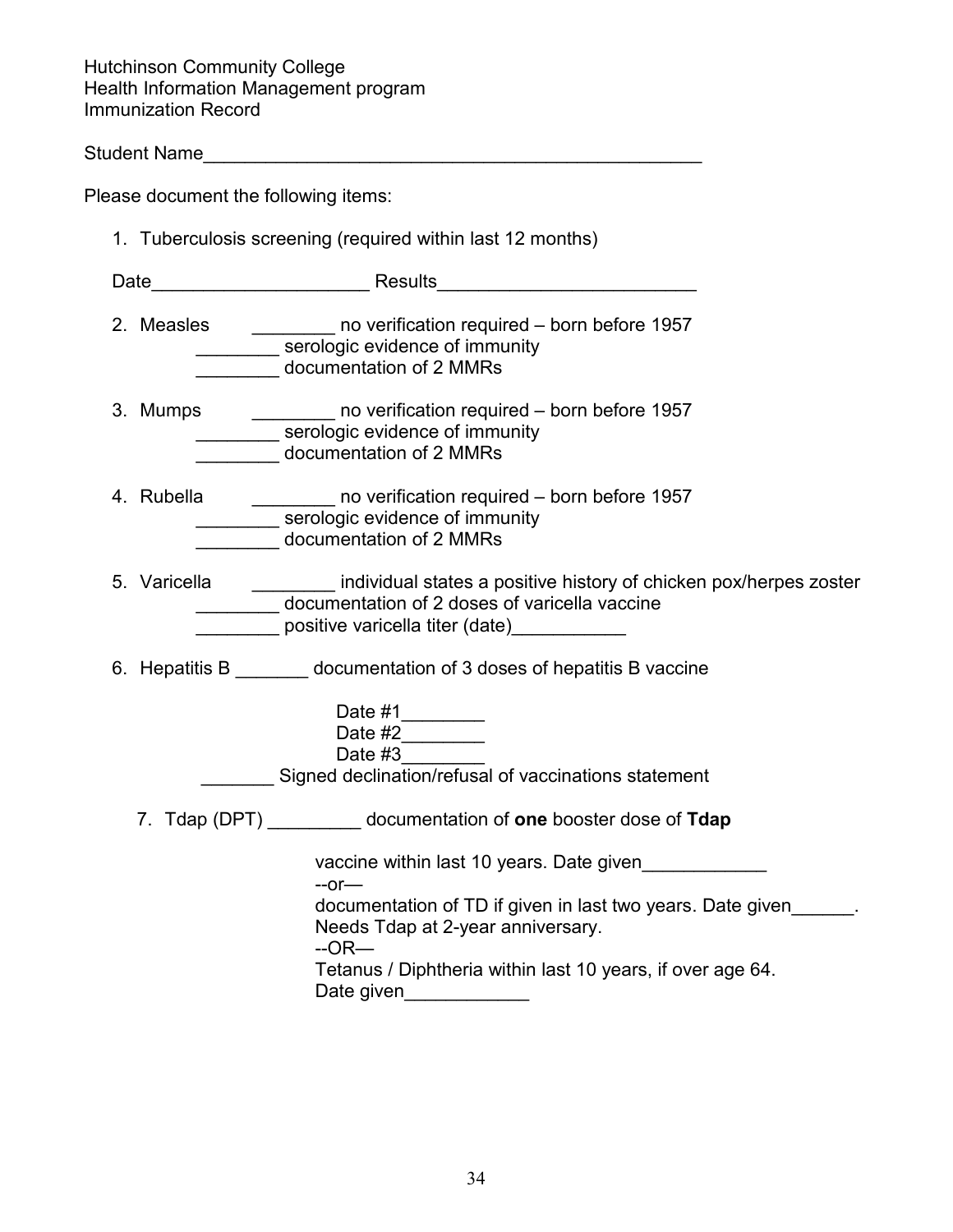Hutchinson Community College Health Information Management program Immunization Record - continued

| 8. Transmissible Infections_________ individual states no known infection as of________(date) |                          |  |
|-----------------------------------------------------------------------------------------------|--------------------------|--|
| 9. Influenza vaccine (if required by facility) ___________________(date)                      |                          |  |
| 10. COVID-19 vaccines (if required by facility) _____________________(dates)                  |                          |  |
|                                                                                               | Date ___________________ |  |
|                                                                                               |                          |  |
|                                                                                               |                          |  |
|                                                                                               |                          |  |
| <b>Student Signature</b>                                                                      | Date                     |  |
| <b>Print Name</b>                                                                             |                          |  |